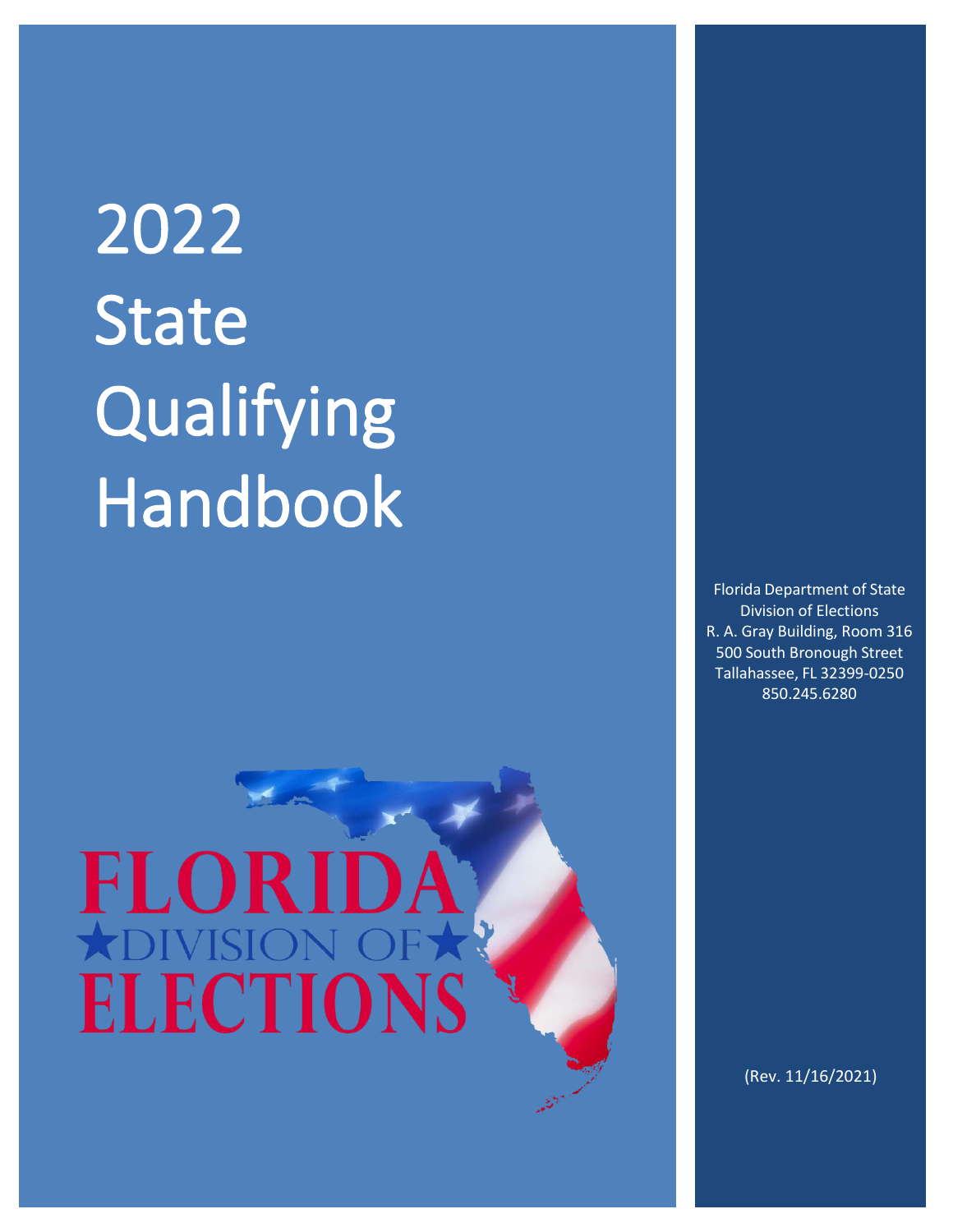## **Table of Contents**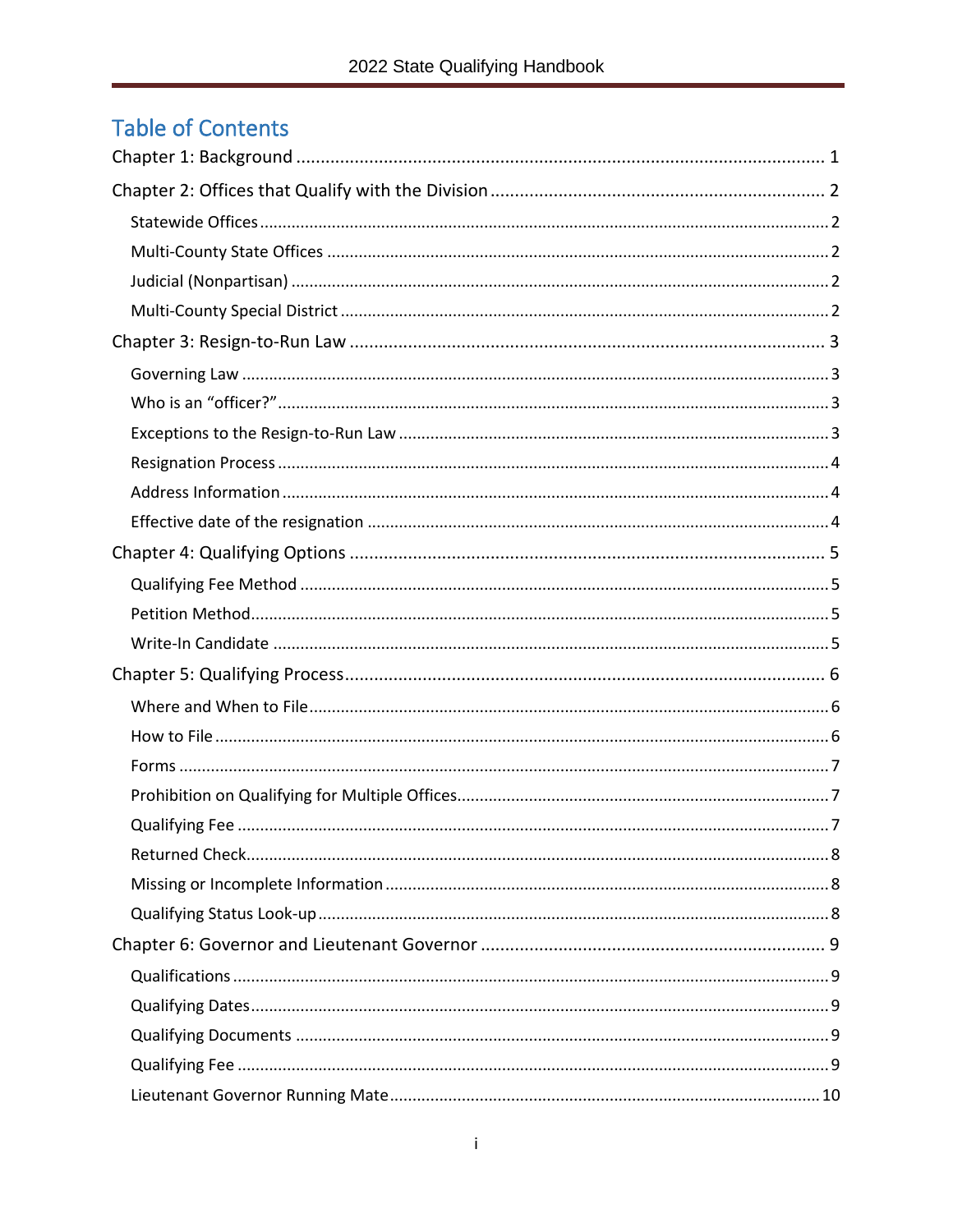| Chapter 13: Justice of the Supreme Court and Judge of District Court of Appeal 17 |
|-----------------------------------------------------------------------------------|
|                                                                                   |
|                                                                                   |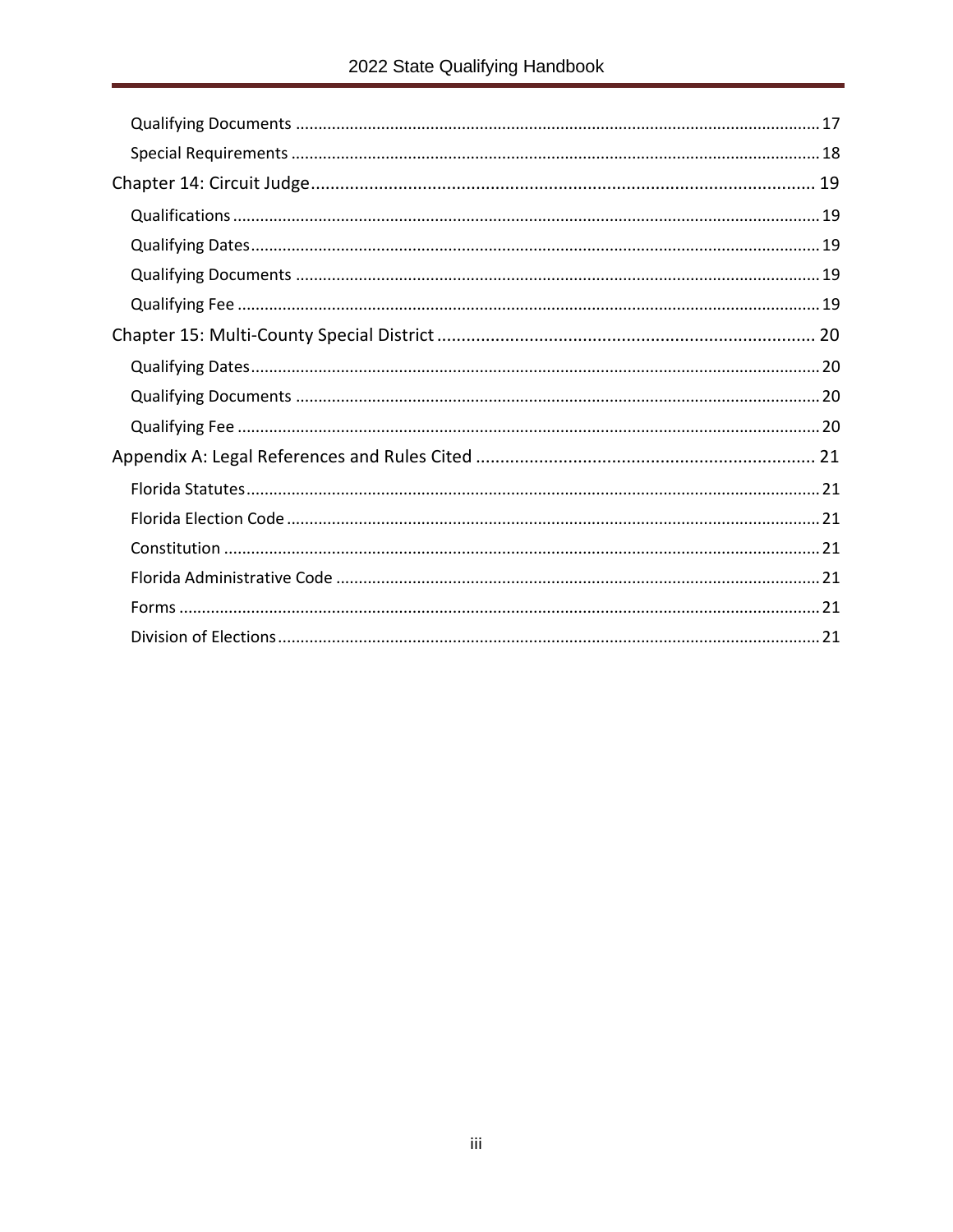## <span id="page-4-0"></span>**Chapter 1: Background**

The information contained in this publication is intended as a quick reference guide only. To the extent that this handbook covers material beyond that contained in law or rule, the Florida Division of Elections offers such material to candidates merely as guidelines. It is the responsibility of the person seeking to qualify to read, understand, and comply with applicable federal and state law requirements, procedures and timelines for qualifying. [Chapters 97-106,](http://www.leg.state.fl.us/Statutes/index.cfm?App_mode=Display_Index&Title_Request=IX#TitleIX) Florida Statutes, the [Constitution of the State of Florida,](http://www.leg.state.fl.us/Statutes/index.cfm?Mode=Constitution&Submenu=3&Tab=statutes&CFID=148407163&CFTOKEN=9c96c4f234e4152d-881C347F-95B9-75FC-68488447F2DCD9F5) and Division of Elections' advisory [opinions](https://dos.myflorida.com/elections/laws-rules/advisory-opinions/) an[d rules,](https://dos.myflorida.com/elections/laws-rules/rules/) the texts of which control, should be reviewed in their entirety for complete information regarding qualifying.

This handbook explains the qualifying procedures for state candidates who qualify with the Florida Department of State's Division of Elections (Division) as party candidates, no party affiliation candidates, nonpartisan candidates, or write-in candidates. It gives the qualifications for each office, with both the regular and petition methods of qualifying, along with write-in procedures.

All applicable forms and publications are available on the Division of Elections' website at [dos.myflorida.com/elections/forms-publications.](https://dos.myflorida.com/elections/forms-publications/)

Please direct any questions to the Bureau of Election Records help desk at **850.245.6280**.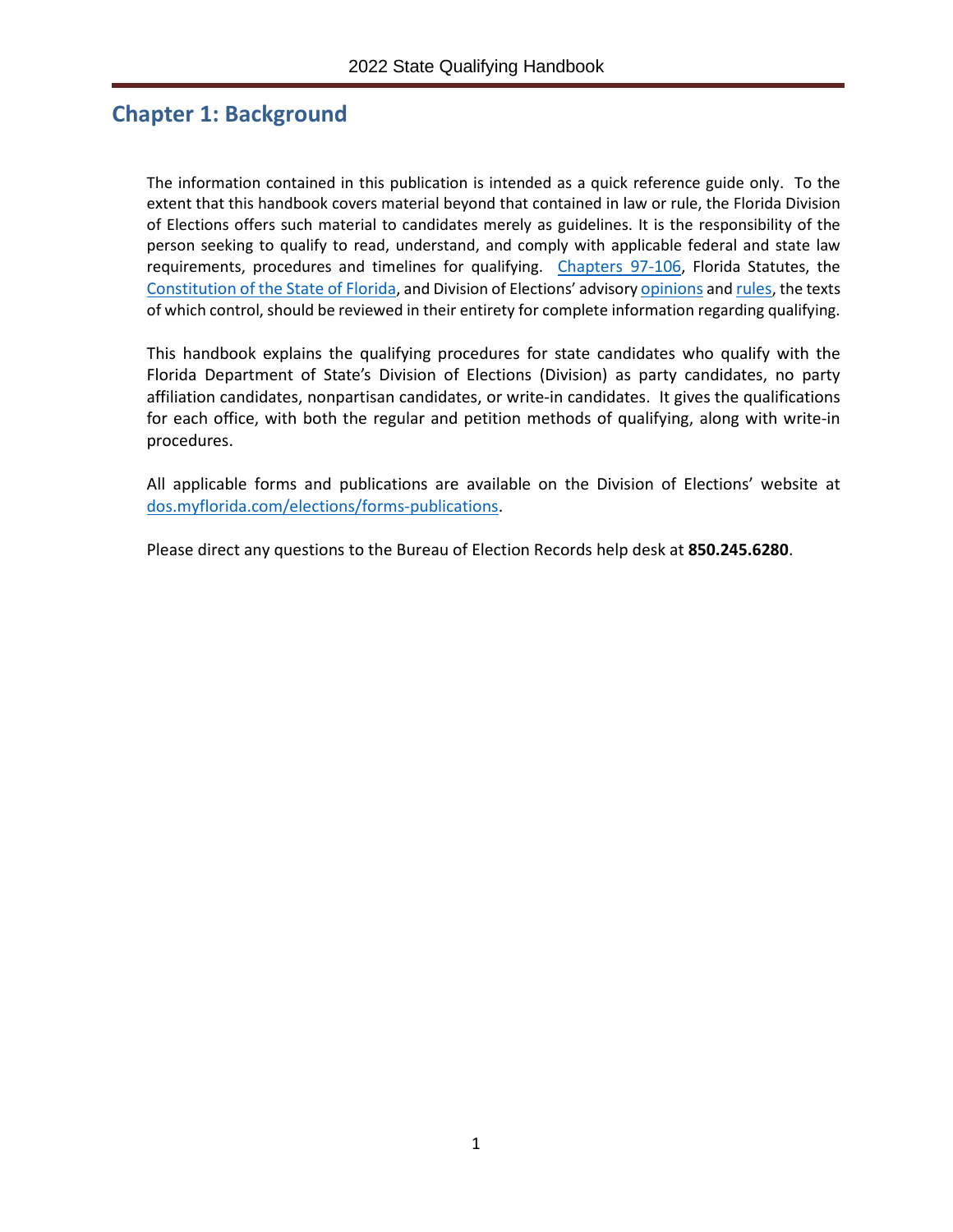## <span id="page-5-0"></span>**Chapter 2: Offices that Qualify with the Division**

#### <span id="page-5-1"></span>**Statewide Offices**

- o Governor and Lieutenant Governor
- o Attorney General
- o Chief Financial Officer
- o Commissioner of Agriculture
- o Justice of the Supreme Court (only those whose terms expire January 2023)

#### <span id="page-5-2"></span>**Multi-County State Offices**

- $\circ$  State Attorney (6<sup>th</sup> and 20<sup>th</sup> Circuits)
- o Public Defender (20<sup>th</sup> Circuit)
- o State Senator (all districts)
- o State Representative (all districts)

#### <span id="page-5-3"></span>**Judicial (Nonpartisan)**

- o Judge, District Court of Appeal (only those whose terms expire January 2023)
- o Circuit Judges (only those whose terms expire January 2023)

#### <span id="page-5-4"></span>**Multi-County Special District**

o Varies by district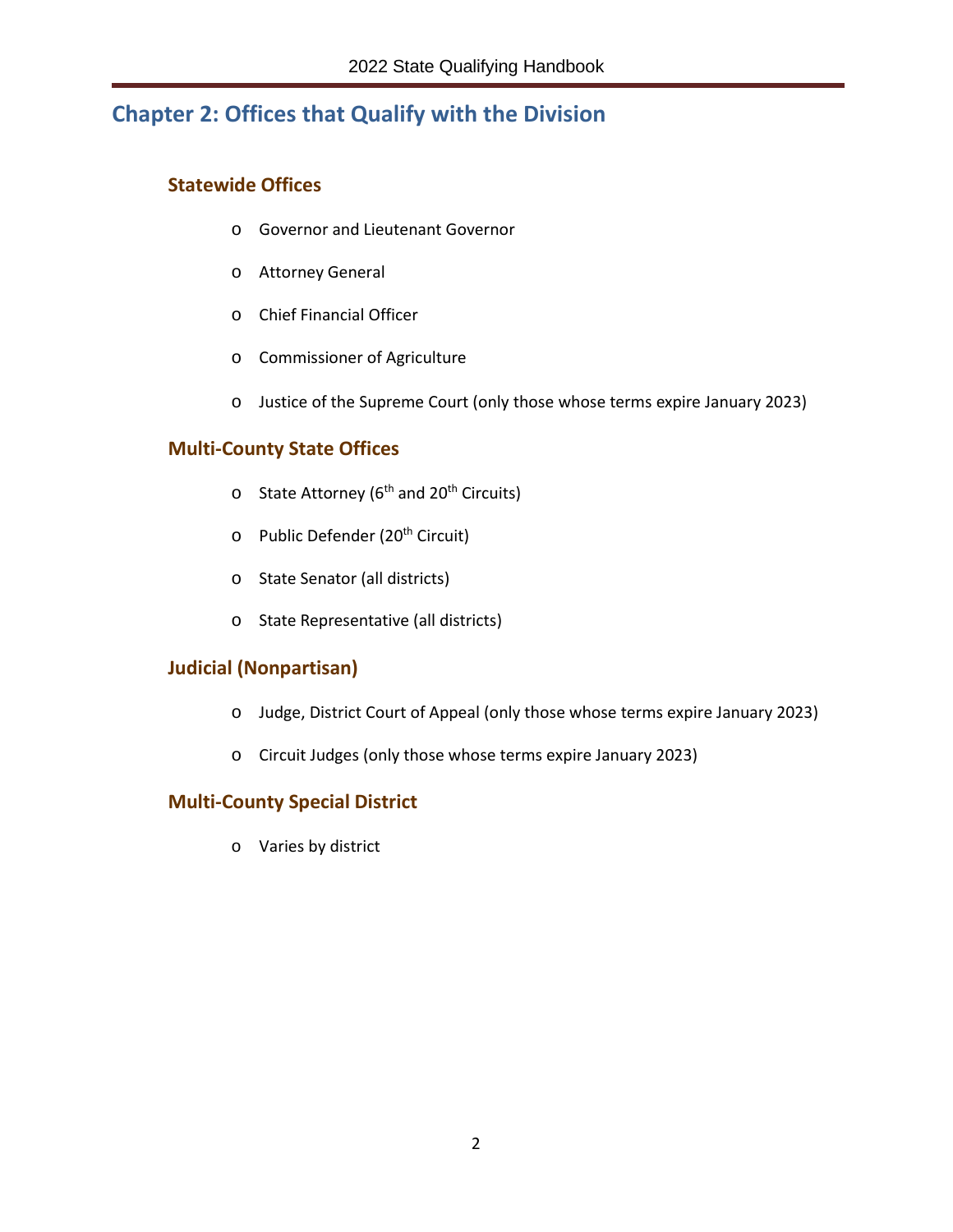## <span id="page-6-0"></span>**Chapter 3: Resign-to-Run Law**

#### <span id="page-6-1"></span>**Governing Law**

No "officer" may qualify as a candidate for another state, district, county, or municipal public office if the terms, or any part thereof, run concurrently with each other without resigning from the office they presently hold. Also, any officer who qualifies for federal public office must resign from the office they presently hold if the terms, or any part thereof, run concurrently with each other. However, there are [exceptions to the Resign-to-Run Law.](#page-6-3)

*(Section [99.012 \(3\) and \(4\),](http://www.leg.state.fl.us/statutes/index.cfm?mode=View%20Statutes&SubMenu=1&App_mode=Display_Statute&Search_String=99.012&URL=0000-0099/0099/Sections/0099.012.html) Fla. Stat.*)

#### <span id="page-6-2"></span>**Who is an "officer?"**

An "officer" means a person, whether elected or appointed, who has the authority to exercise the sovereign power of the state pertaining to an office recognized under the State Constitution or laws of the state. With respect to a municipality, an "officer" means a person, whether elected or appointed, who has the authority to exercise municipal power as provided by the State Constitution, state laws, or municipal charter.

*(Section [99.012\(1\),](http://www.leg.state.fl.us/statutes/index.cfm?mode=View%20Statutes&SubMenu=1&App_mode=Display_Statute&Search_String=99.012&URL=0000-0099/0099/Sections/0099.012.html) Fla. Stat.)* 

"Officers" include, but are not limited to: mayors, city and county commissioners, state legislators, supervisors of elections, sheriffs, property appraisers, judges, school board members, superintendents of school, state attorneys and public defenders, municipal fire chiefs, medical examiners, and elected hospital board and airport authority members.

#### <span id="page-6-3"></span>**Exceptions to the Resign-to-Run Law**

- Political party offices.
- Persons serving without salary on an appointed board or authority.
- Persons holding federal office.
- An elected officer running for federal office if the term of office they presently hold is scheduled to expire and be filled by election in the same primary and general election period as the federal office they are seeking.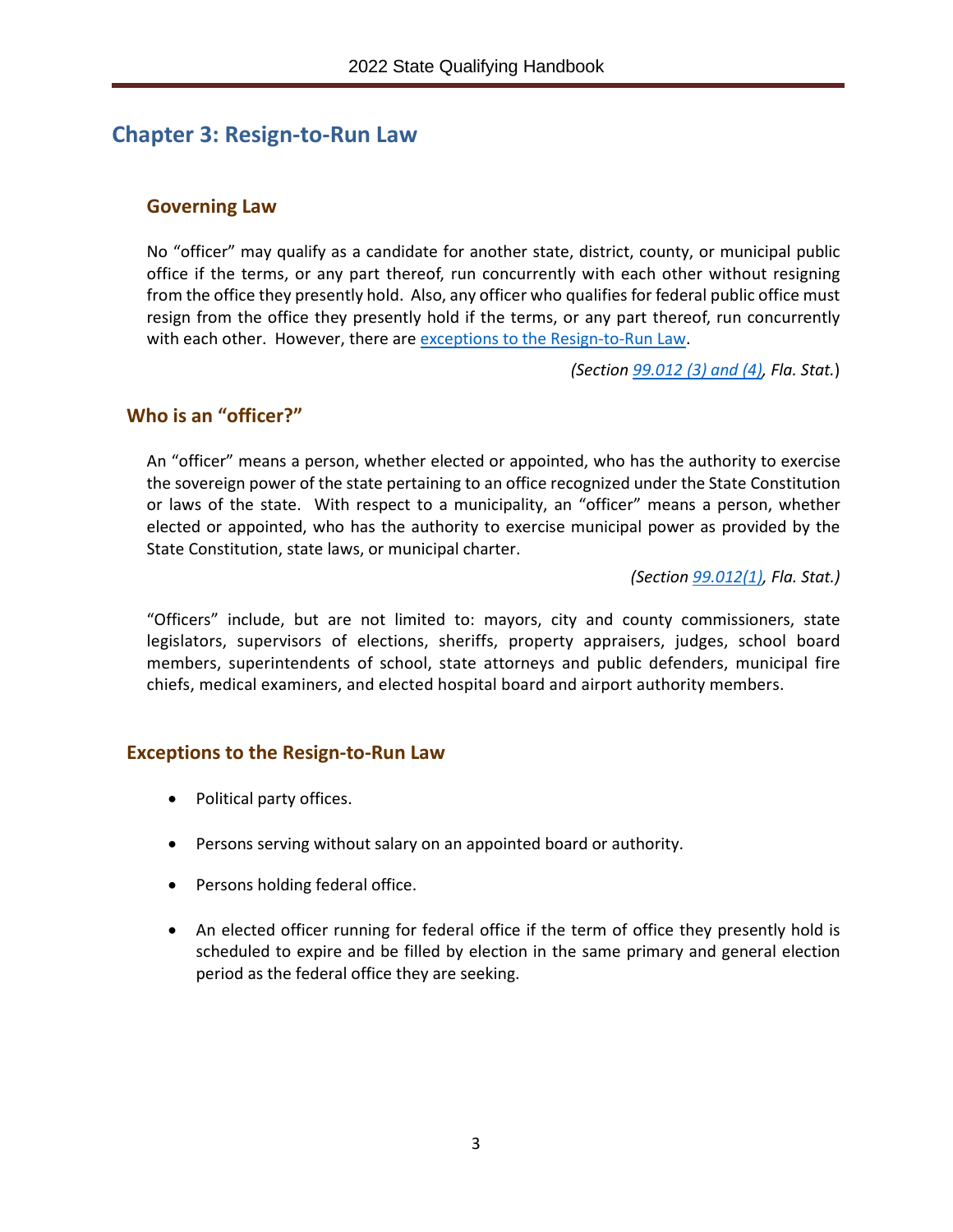#### <span id="page-7-0"></span>**Resignation Process**

The resignation must be in writing at least 10 days prior to the first day of qualifying for the office sought.

- Elected district, county, or municipal officers:
	- o Submit resignation to the officer before whom they qualified for the office they hold.
	- o Submit a copy of the resignation to the Governor and to the Florida Department of State.
- Appointed district, county, or municipal officers:
	- o Submit resignation to the officer or authority which appointed them to the office they hold.
	- o Submit a copy of the resignation to the Governor and to the Florida Department of State.
- All other officers:
	- o Submit resignation to the Governor.
	- o Submit a copy of the resignation to the Florida Department of State.

#### <span id="page-7-1"></span>**Address Information**

| <b>Address for Governor's Office</b>                                                                                          | <b>Address for Florida Department of State</b>                                                                                                                                                                                                          |
|-------------------------------------------------------------------------------------------------------------------------------|---------------------------------------------------------------------------------------------------------------------------------------------------------------------------------------------------------------------------------------------------------|
| The Honorable Ron DeSantis, Governor<br>The Capitol<br>400 S. Monroe St.<br>Tallahassee, FL 32399-0001<br>Fax: (850) 922-9002 | Donna S. Brown, Chief<br><b>Bureau of Election Records</b><br>Department of State<br>R.A. Gray Building, Room 316,<br>500 S. Bronough Street<br>Tallahassee, Florida 32399-0250<br>Email: ElecRecords@dos.myflorida.com<br>Fax: (850) 245-6259 or -6260 |

#### <span id="page-7-2"></span>**Effective date of the resignation**

The resignation's effective date must be no later than the earlier of the following dates:

- The date the officer would take office, if elected; or
- The date the officer's successor is required to take office.

Once submitted, the resignation is irrevocable.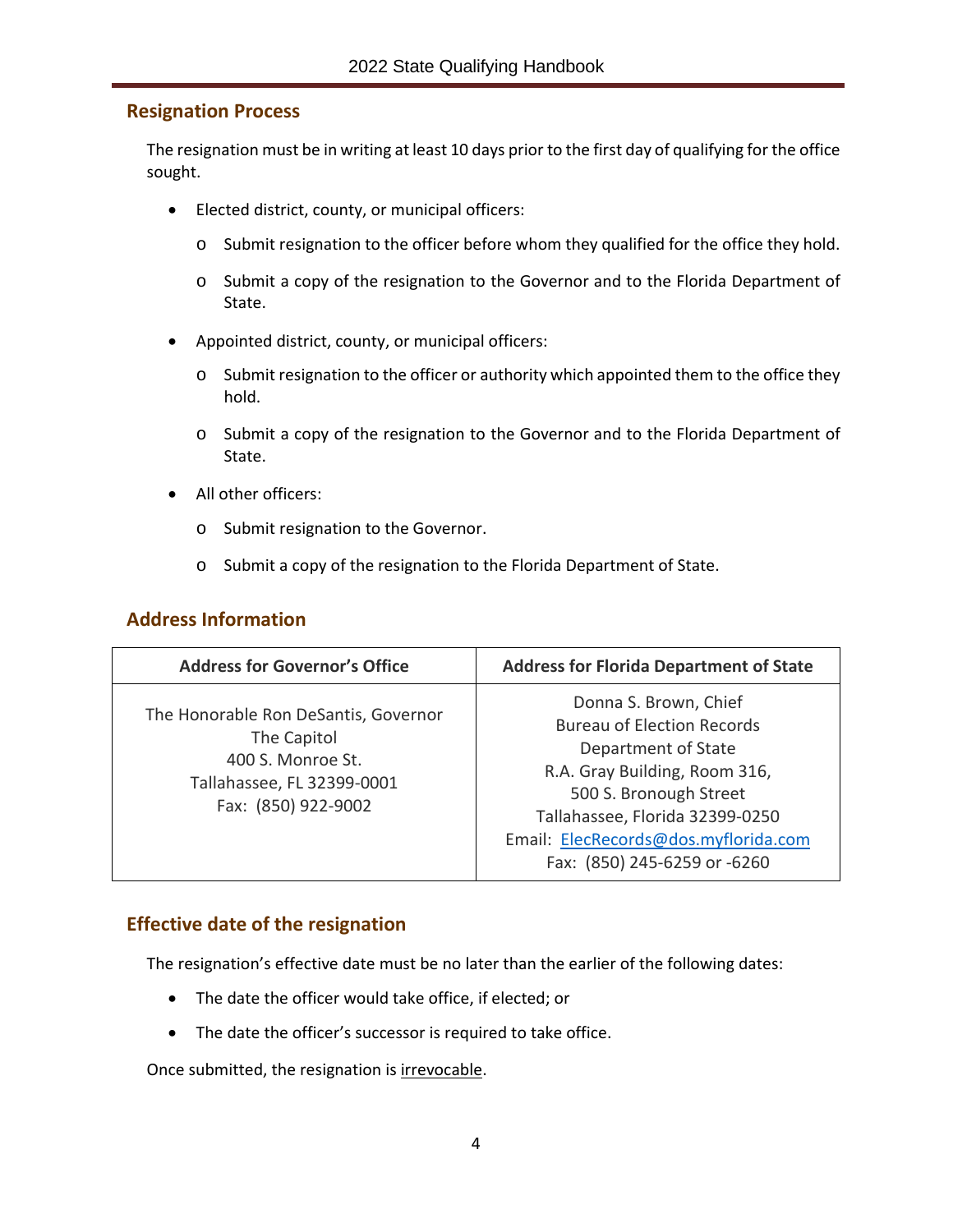## <span id="page-8-0"></span>**Chapter 4: Qualifying Options**

#### <span id="page-8-1"></span>**Qualifying Fee Method**

A person may pay a fee to qualify as a candidate. This qualifying fee is based on the salary of the office sought. Please refer to the qualifying requirements of each individual office sought for the specific amount of the fees.

#### <span id="page-8-2"></span>**Petition Method**

A person may follow the candidate petition processto qualify as a candidate. A person satisfying the petition requirements is not required to pay the qualifying fee and party assessment, if applicable. However, the person must still satisfy other applicable requirements for qualifying.

Please refer to the current [Candidate Petition Handbook](https://dos.myflorida.com/elections/forms-publications/publications/) for more information.

#### <span id="page-8-3"></span>**Write-In Candidate**

A person may qualify as a write-in candidate. A write-in candidate is neither required to pay a qualifying fee or party assessment, nor collect petitions. However, the write-in candidate must still satisfy other applicable requirements for qualifying.

A qualified write-in candidate's name will not be listed on the ballot. A space will be available on the ballot where voters can write in that candidate's name.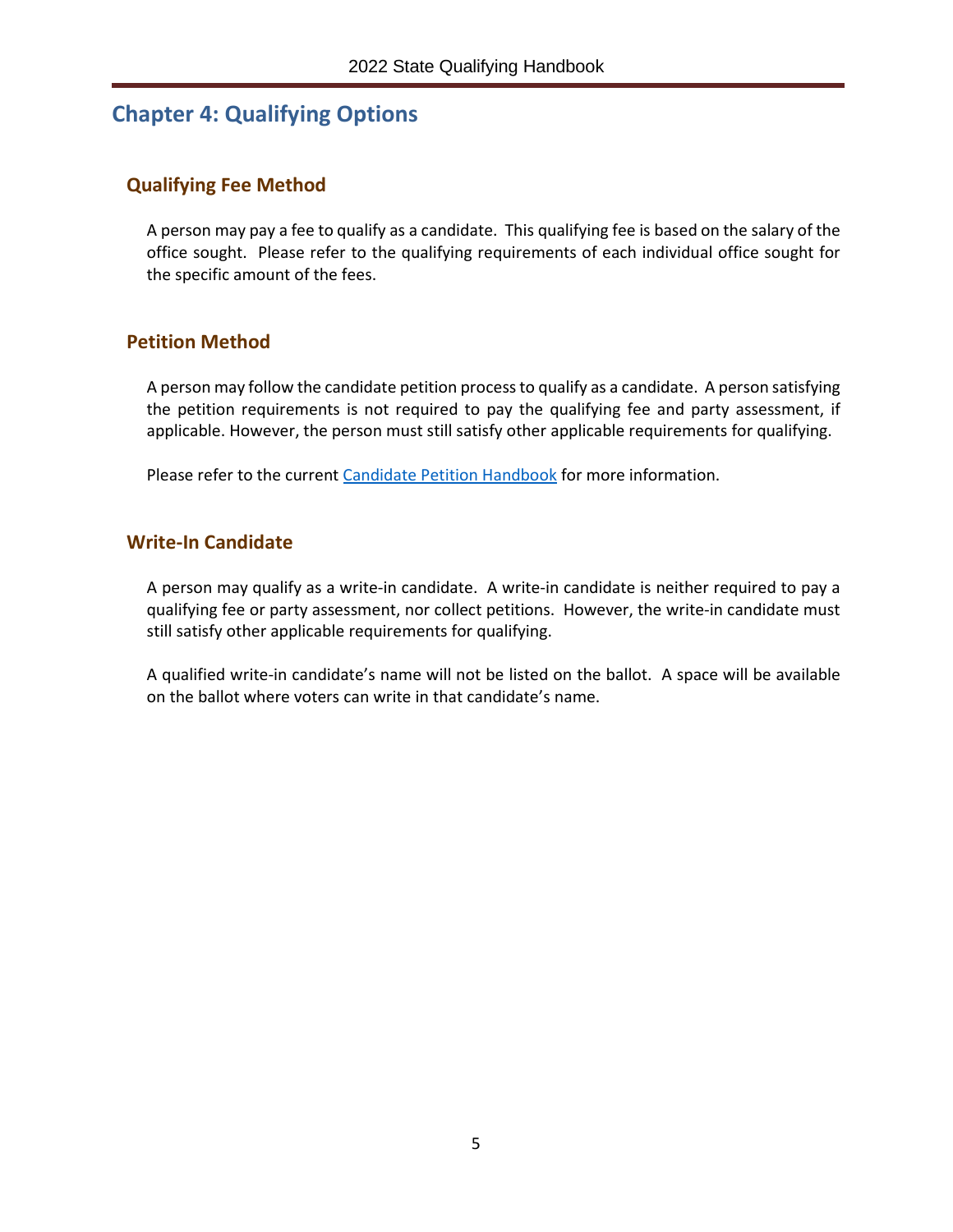## <span id="page-9-0"></span>**Chapter 5: Qualifying Process**

#### <span id="page-9-1"></span>**Where and When to File**

All qualifying fees and paperwork must be complete and received by the Florida Division of Elections, before the end of qualifying period, at the following address:

> **Florida Division of Elections R. A. Gray Building, Room 316 500 South Bronough Street Tallahassee, Florida 32399-0250**

#### <span id="page-9-2"></span>**How to File**

It is a candidate's responsibility to ensure qualifying fees, if applicable, and paperwork are complete and timely filed.

Candidates may submit qualifying paperwork by hand-delivery or mail. The Division does not accept qualifying papers via facsimile or email.

To ensure that the qualifying fee, if applicable, and paperwork are timely submitted, a candidate or someone on their behalf should hand-deliver the paperwork directly to the Division or use a commercial express courier delivery service that ensures delivery directly to the R.A. Gray Building.

**Attention:** The U.S. Postal Service does not deliver mail directly to the Florida Division of Elections. The U.S. Postal Service's designated hours for mail pick-up do not correspond with the qualifying deadline.

Any Candidate Oath, Financial Disclosure Form, or qualifying check filed with the Division earlier than the allowed 14-day pre-qualifying period is not valid for qualifying. If filed prior to the start of the pre-qualifying period, these documents must be filed again with the Division before the close of qualifying.

*(Rule [1S-2.0001,](https://www.flrules.org/gateway/RuleNo.asp?title=ELECTIONS&ID=1S-2.0001) F.A.C.)*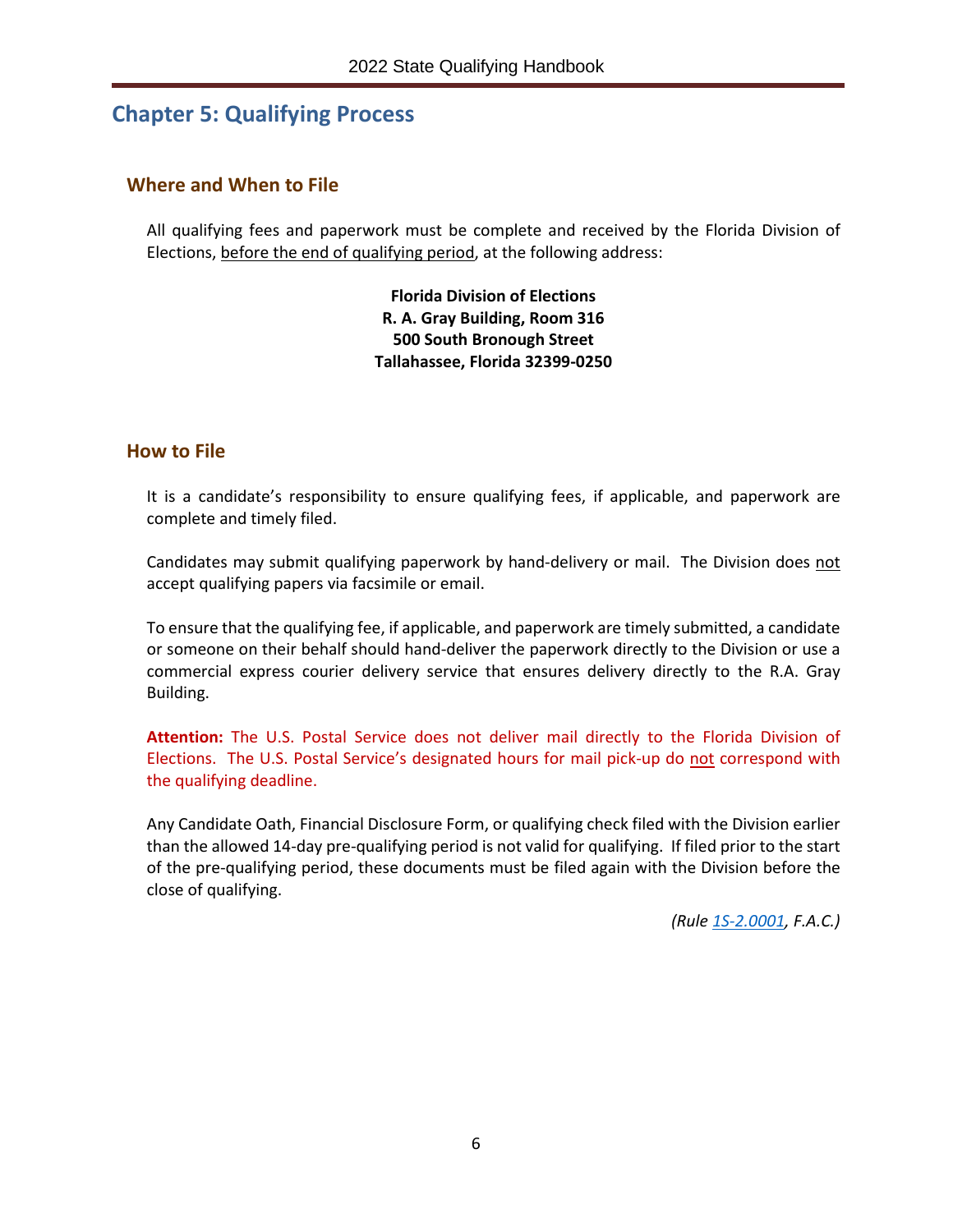#### <span id="page-10-0"></span>**Forms**

- Current qualifying [forms](https://dos.myflorida.com/elections/forms-publications/forms/) are available on the Division's website.
- **Do not use older versions of forms as this may delay qualifying or prevent a person from qualifying.**
- [Form 6,](http://www.ethics.state.fl.us/Index.aspx) Full and Public Disclosure of Financial Interests for the year 2021. Visit the [Commission on Ethics](http://www.ethics.state.fl.us/) (COE) for information on the current Form 6. For candidates that file their 2021 Full and Public Disclosure electronically, a copy of the electronically filed Form 6 can be provided during qualifying.
- The candidate's name printed on the Candidate Oath will be printed on the ballot exactly as printed on the Oath and cannot be changed after the end of qualifying.

#### <span id="page-10-1"></span>**Prohibition on Qualifying for Multiple Offices**

No person may qualify as a candidate for more than one public office, whether federal, state, district, county, or municipal, if the terms or any part thereof run concurrently with each other.

*(Section [99.012\(2\),](http://www.leg.state.fl.us/statutes/index.cfm?mode=View%20Statutes&SubMenu=1&App_mode=Display_Statute&Search_String=99.012&URL=0000-0099/0099/Sections/0099.012.html) Fla. Stat.)*

#### <span id="page-10-2"></span>**Qualifying Fee**

The qualifying fee must be:

- Paid by a properly executed check drawn on the campaign account. (A personal check, cashier's check, money order, and cash are **not** acceptable);
- Made payable to the Florida Department of State, Florida Secretary of State, or Florida Division of Elections;
- In an amount not less than the fee required.

The check must be signed by the campaign treasurer or deputy treasurer. A check signed by a candidate who has not been designated as the treasurer or deputy treasurer is **not** acceptable.

The qualifying fee cannot be returned to a candidate unless the candidate withdraws, in writing, **before** the close of qualifying. The withdrawal statement must contain the candidate's signature. The withdrawal may be scanned and emailed to [ElecRecords@dos.myflorida.com](mailto:elecrecords@dos.myflorida.com) or alternatively faxed to 850.245.6260.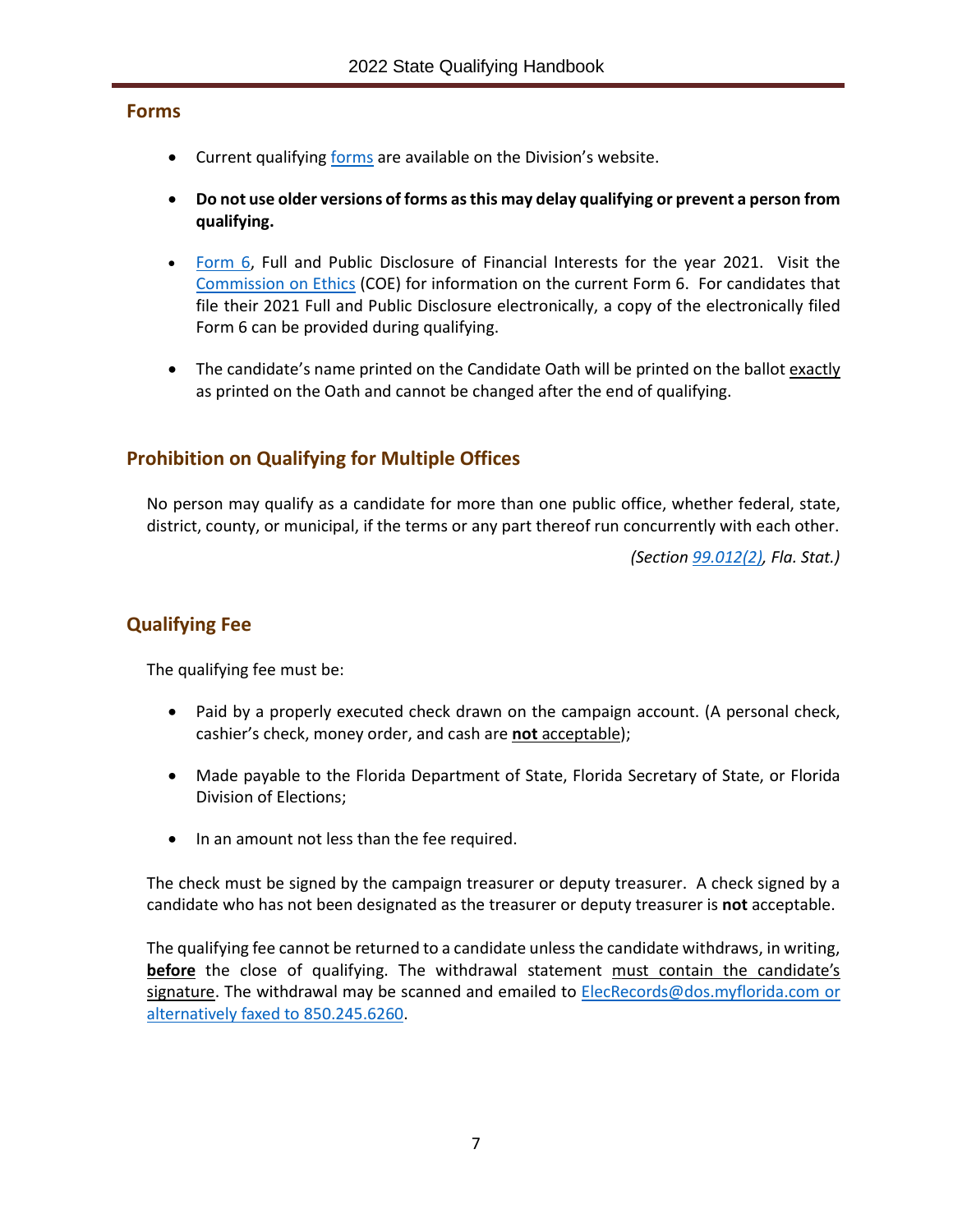#### <span id="page-11-0"></span>**Returned Check**

If a candidate's qualifying fee check is returned by the bank for any reason, the filing officer shall immediately notify the candidate. Notwithstanding the end of qualifying, the candidate shall have 48 hours from the time such notification is received, excluding Saturdays, Sundays, and legal holidays, to pay the fee with a cashier's check purchased from funds of the campaign account. Failure to pay the fee as provided in this subparagraph shall disqualify the candidate.

> *(Section [105.031\(5\)\(a\)1.,](http://www.leg.state.fl.us/Statutes/index.cfm?App_mode=Display_Statute&Search_String=&URL=0100-0199/0105/Sections/0105.031.html) Fla. Stat., and Wright v. City of Miami Gardens, 200 So.3d 765 (Fla. S. Ct. 2016))*

#### <span id="page-11-1"></span>**Missing or Incomplete Information**

If the filing officer receives qualifying paperwork that does not include all required items prior to the last day of qualifying, the filing officer shall make a reasonable effort to notify the candidate of the missing or incomplete items and shall inform the candidate that all required items must be received by the close of qualifying.

*(Section[s 99.061\(7\)\(b\)](http://www.leg.state.fl.us/Statutes/index.cfm?App_mode=Display_Statute&Search_String=&URL=0000-0099/0099/Sections/0099.061.html) and [105.031\(5\)\(b\),](http://www.leg.state.fl.us/Statutes/index.cfm?App_mode=Display_Statute&Search_String=&URL=0100-0199/0105/Sections/0105.031.html) Fla. Stat.)*

Candidates should provide a telephone number and email address on the Candidate Oath where they can be reached for questions about their qualifying paperwork.

#### <span id="page-11-2"></span>**Qualifying Status Look-up**

A person's qualifying status as a candidate can be found on the Division's online [Candidate](https://dos.elections.myflorida.com/candidates/)  [Tracking System.](https://dos.elections.myflorida.com/candidates/)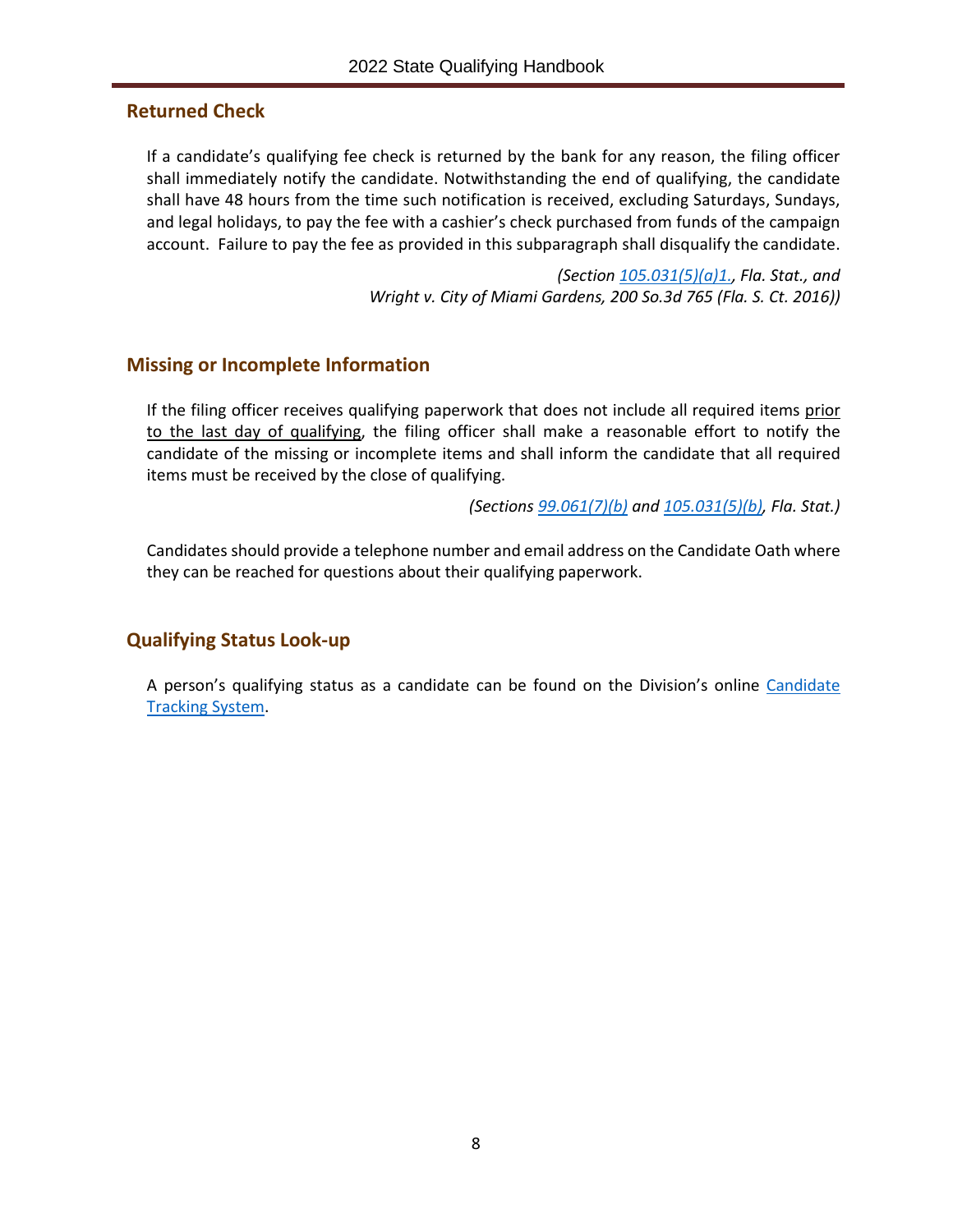## <span id="page-12-0"></span>**Chapter 6: Governor and Lieutenant Governor**

#### <span id="page-12-1"></span>**Qualifications**

- 1. Elector no less than 30 years of age.
- 2. Resident of the state for the preceding seven years.

*[\(Art. IV, § 5,](http://www.leg.state.fl.us/Statutes/index.cfm?Mode=Constitution&Submenu=3&Tab=statutes&CFID=147761467&CFTOKEN=721d95ca8ba9bb27-F5E234C2-E565-B2CB-B34609D8A03679D5#A4S05) Fla. Const.)*

#### <span id="page-12-2"></span>**Qualifying Dates**

#### **Noon (Eastern Time), Monday, June 13, 2022 – Noon (Eastern Time), Friday, June 17, 2022**

Notwithstanding the qualifying dates stated above, the qualifying office may accept and hold qualifying papers submitted not earlier than 14 days prior to the beginning of the qualifying period, to be processed and filed during the qualifying period.

*(Section [99.061,](http://www.leg.state.fl.us/Statutes/index.cfm?App_mode=Display_Statute&Search_String=&URL=0000-0099/0099/Sections/0099.061.html) Fla. Stat.)*

#### <span id="page-12-3"></span>**Qualifying Documents**

The following items must be complete and received by the Division no later than noon (Eastern Time), Friday, June 17, 2022:

- 1. [Form DS-DE 9,](https://dos.myflorida.com/elections/forms-publications/forms/statewide-or-multicounty-candidate-forms/) Appointment of Campaign Treasurer and Designation of Campaign Depository. (If the [DS-DE 9](https://dos.myflorida.com/elections/forms-publications/forms/statewide-or-multicounty-candidate-forms/) was previously filed with the Division, a copy is not required to be filed during the qualifying period.)
- 2. Candidate Oath (choose the applicable oath)

Form DS-DE 301A State and Local Partisan Office – With Party Affiliation [Form DS-DE 301B](https://files.floridados.gov/media/704468/dsde301b-state-and-local-partisan-oath-no-pty-aff-may-2021.pdf) State and Local Partisan Office – No Party Affiliation [Form DS-DE 301C](https://files.floridados.gov/media/704469/dsde301c-state-and-local-partisan-oath-write-in-may-2021.pdf) State and Local Partisan Office – Write-In Candidate

3. [Form 6,](http://www.ethics.state.fl.us/Index.aspx) Full and Public Disclosure of Financial Interests for the year 2021. Visit the [Commission on Ethics](http://www.ethics.state.fl.us/) (COE) for information on the current Form 6. For candidates that file their 2021 Full and Public Disclosure electronically, a copy of the electronically filed Form 6 can be provided during qualifying.

#### <span id="page-12-4"></span>**Qualifying Fee**

- **Party Affiliation Candidates: \$8,050.86** (6% of annual salary as of July 1, 2021); or
- **No Party Affiliation Candidates: \$5,367.24** (4% of annual salary as of July 1, 2021).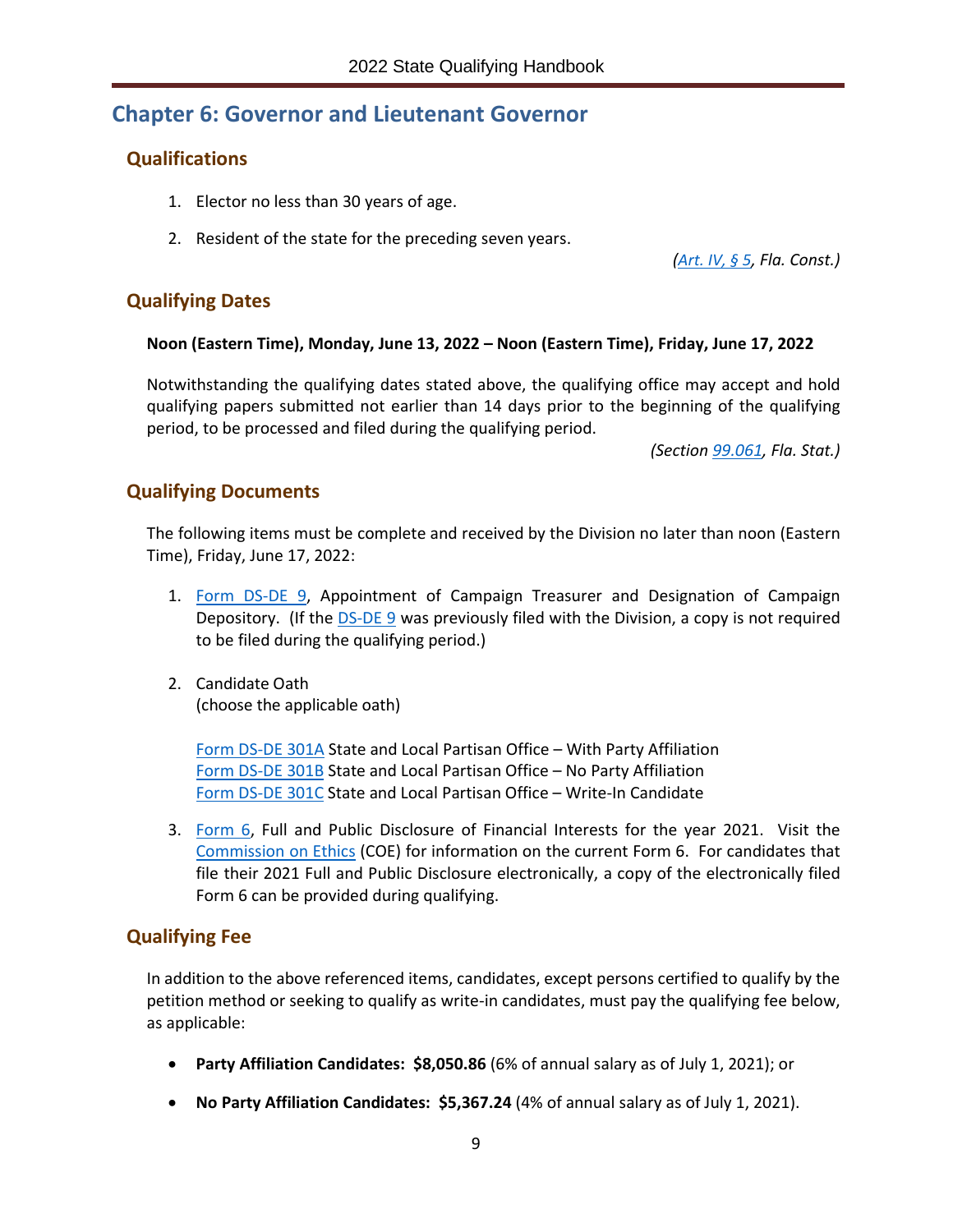#### <span id="page-13-0"></span>**Lieutenant Governor Running Mate**

No later than 5:00 p.m. (Eastern Time), September 1, 2022, each candidate for Governor shall designate a Lieutenant Governor as a running mate.

The following items must be complete and received by the Division by the deadline above:

- 1. Written designation by the gubernatorial candidate of a Lieutenant Governor running mate;
- 2. Candidate Oath (choose the oath as it applies):

[Form DS-DE 301A](file://dossdoefs1/capidoeshare/ELECREC/2022%20Handbooks/State%20Qualifying/Form%20DS-DE%20301A) State and Local Partisan Office – With Party Affiliation [Form DS-DE 301B](https://files.floridados.gov/media/704468/dsde301b-state-and-local-partisan-oath-no-pty-aff-may-2021.pdf) State and Local Partisan Office – No Party Affiliation [Form DS-DE 301C](https://files.floridados.gov/media/704469/dsde301c-state-and-local-partisan-oath-write-in-may-2021.pdf) State and Local Partisan Office – Write-In Candidate

3. [Form 6,](http://www.ethics.state.fl.us/Index.aspx) Full and Public Disclosure of Financial Interests for the year 2021. Visit the [Commission on Ethics](http://www.ethics.state.fl.us/) (COE) for information on the current Form 6. For candidates that file their 2021 Full and Public Disclosure electronically, a copy of the electronically filed Form 6 can be provided during qualifying.

*(Section [99.063,](http://www.leg.state.fl.us/Statutes/index.cfm?App_mode=Display_Statute&Search_String=&URL=0000-0099/0099/Sections/0099.063.html) Fla. Stat.)*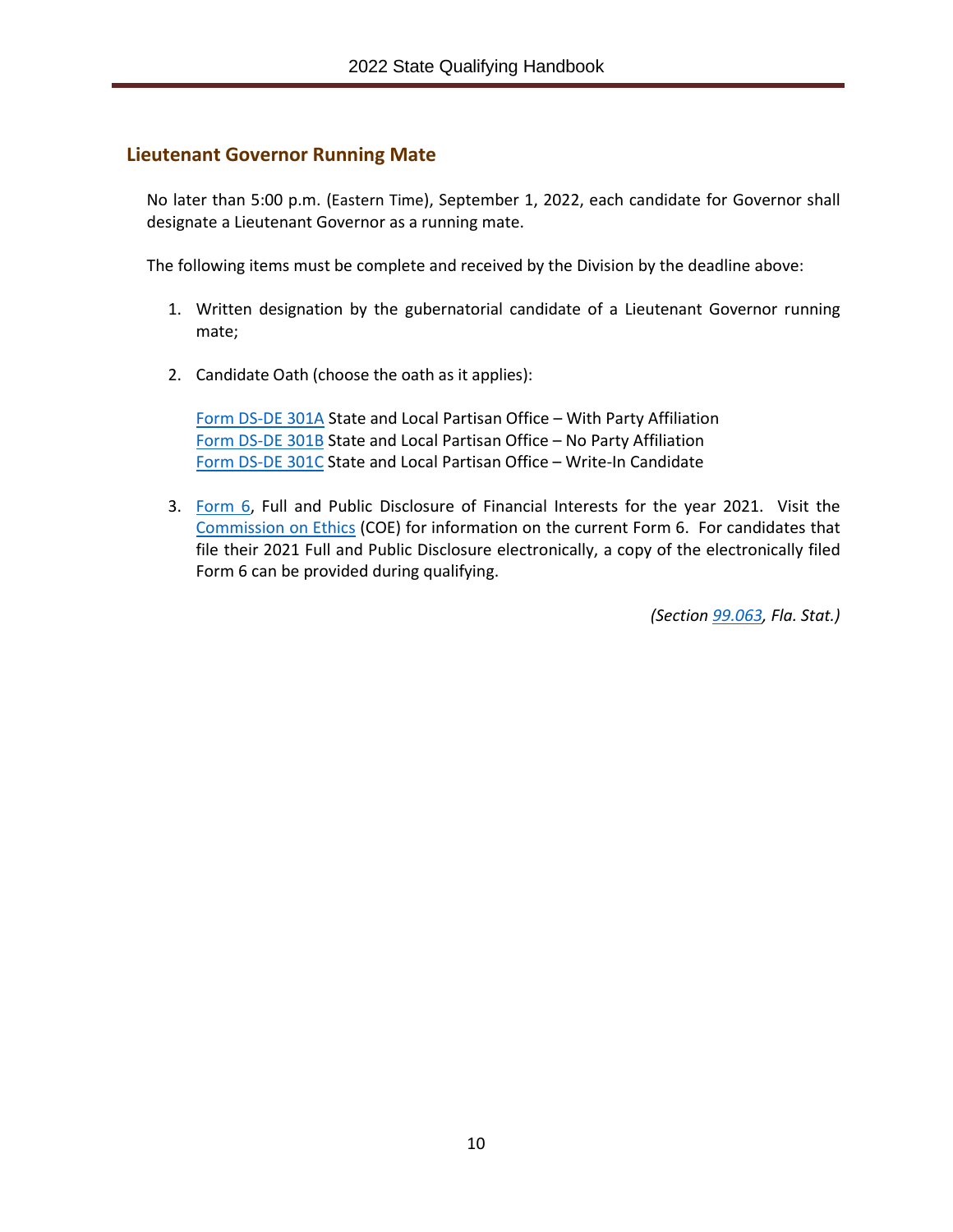## <span id="page-14-0"></span>**Chapter 7: Attorney General**

#### <span id="page-14-1"></span>**Qualifications**

- 1. Elector no less than 30 years of age.
- 2. Resident of the state for the preceding seven years.
- 3. Florida Bar member for the preceding five years.

*[\(Art. IV, § 5,](http://www.leg.state.fl.us/Statutes/index.cfm?Mode=Constitution&Submenu=3&Tab=statutes&CFID=147761467&CFTOKEN=721d95ca8ba9bb27-F5E234C2-E565-B2CB-B34609D8A03679D5#A4S05) Fla. Const.)*

#### <span id="page-14-2"></span>**Qualifying Dates**

#### **Noon (Eastern Time), Monday, June 13, 2022 – Noon (Eastern Time), Friday, June 17, 2022**

Notwithstanding the qualifying dates stated above, the qualifying office may accept and hold qualifying papers submitted not earlier than 14 days prior to the beginning of the qualifying period, to be processed and filed during the qualifying period.

*(Section [99.061,](http://www.leg.state.fl.us/Statutes/index.cfm?App_mode=Display_Statute&Search_String=&URL=0000-0099/0099/Sections/0099.061.html) Fla. Stat.)*

#### <span id="page-14-3"></span>**Qualifying Documents**

The following items must be complete and received by the Division no later than noon (Eastern Time), Friday, June 17, 2022:

- 1. [Form DS-DE 9,](https://dos.myflorida.com/elections/forms-publications/forms/statewide-or-multicounty-candidate-forms/) Appointment of Campaign Treasurer and Designation of Campaign Depository. (If the [DS-DE 9](https://dos.myflorida.com/elections/forms-publications/forms/statewide-or-multicounty-candidate-forms/) was previously filed with the Division, a copy is not required to be filed during the qualifying period.)
- 2. Candidate Oath (choose the oath as it applies):

[Form DS-DE 301A](file://dossdoefs1/capidoeshare/ELECREC/2022%20Handbooks/State%20Qualifying/Form%20DS-DE%20301A) State and Local Partisan Office – With Party Affiliation [Form DS-DE 301B](https://files.floridados.gov/media/704468/dsde301b-state-and-local-partisan-oath-no-pty-aff-may-2021.pdf) State and Local Partisan Office – No Party Affiliation [Form DS-DE 301C](https://files.floridados.gov/media/704469/dsde301c-state-and-local-partisan-oath-write-in-may-2021.pdf) State and Local Partisan Office – Write-In Candidate

3. [Form 6,](http://www.ethics.state.fl.us/Index.aspx) Full and Public Disclosure of Financial Interests for the year 2021. Visit the [Commission on Ethics](http://www.ethics.state.fl.us/) (COE) for information on the current Form 6. For candidates that file their 2021 Full and Public Disclosure electronically, a copy of the electronically filed Form 6 can be provided during qualifying.

#### <span id="page-14-4"></span>**Qualifying Fee**

- **Party Affiliation Candidates: \$7,970.46** (6% of annual salary as of July 1, 2021); or
- **No Party Affiliation Candidates: \$5,313.64** (4% of annual salary as of July 1, 2021).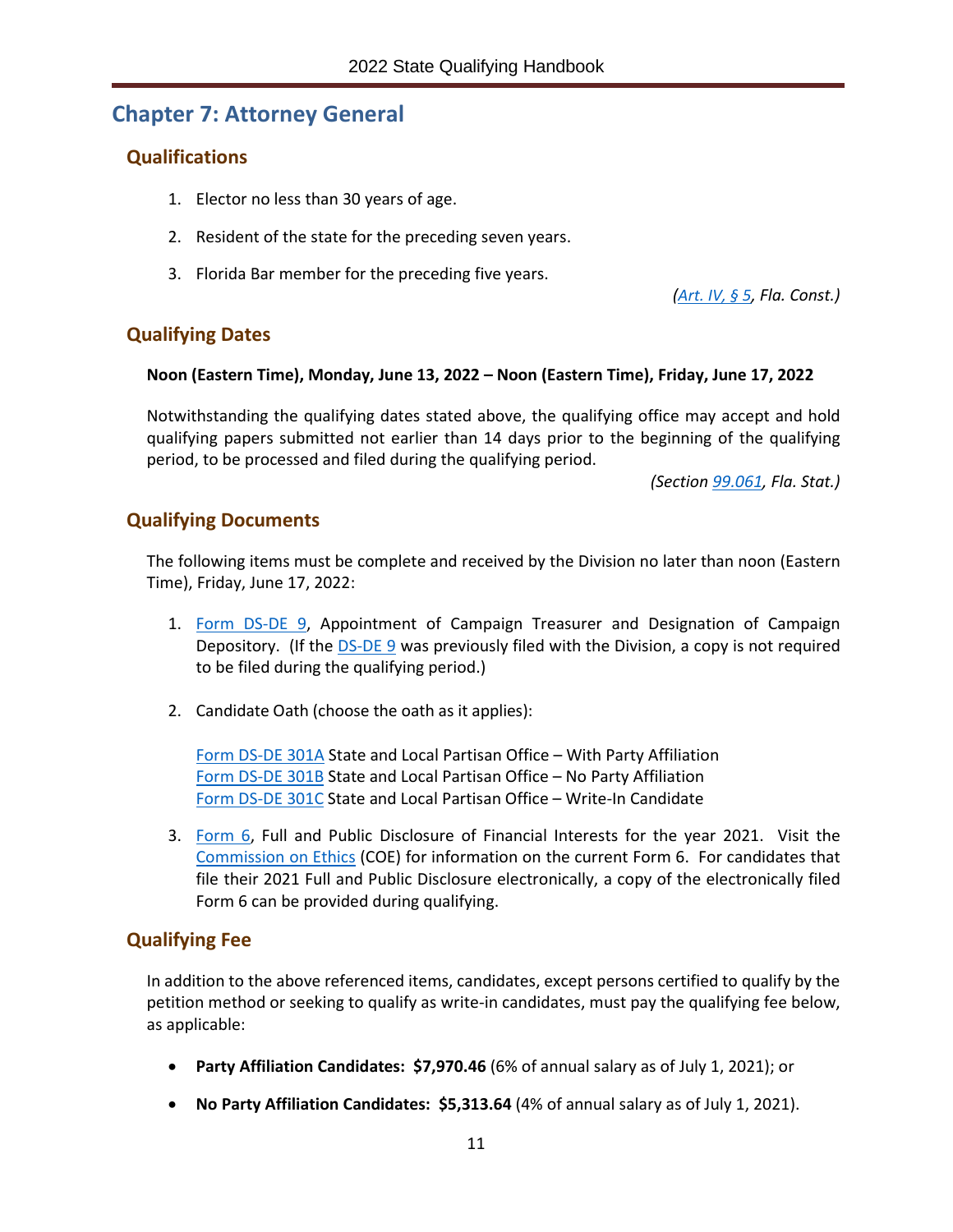## <span id="page-15-0"></span>**Chapter 8: Chief Financial Officer**

#### <span id="page-15-1"></span>**Qualifications**

- 1. Elector no less than 30 years of age.
- 2. Resident of the state for the preceding seven years.

*[\(Art. IV, § 5,](http://www.leg.state.fl.us/Statutes/index.cfm?Mode=Constitution&Submenu=3&Tab=statutes&CFID=147761467&CFTOKEN=721d95ca8ba9bb27-F5E234C2-E565-B2CB-B34609D8A03679D5#A4S05) Fla. Const.)*

#### <span id="page-15-2"></span>**Qualifying Dates**

#### **Noon (Eastern Time), Monday, June 13, 2022 – Noon (Eastern Time), Friday, June 17, 2022**

Notwithstanding the qualifying dates stated above, the qualifying office may accept and hold qualifying papers submitted not earlier than 14 days prior to the beginning of the qualifying period, to be processed and filed during the qualifying period.

*(Section [99.061,](http://www.leg.state.fl.us/Statutes/index.cfm?App_mode=Display_Statute&Search_String=&URL=0000-0099/0099/Sections/0099.061.html) Fla. Stat.)*

#### <span id="page-15-3"></span>**Qualifying Documents**

The following items must be complete and received by the Division no later than noon (Eastern Time), Friday, June 17, 2022:

- 1. [Form DS-DE 9,](https://dos.myflorida.com/elections/forms-publications/forms/statewide-or-multicounty-candidate-forms/) Appointment of Campaign Treasurer and Designation of Campaign Depository. (If the [DS-DE 9](https://dos.myflorida.com/elections/forms-publications/forms/statewide-or-multicounty-candidate-forms/) was previously filed with the Division, a copy is not required to be filed during the qualifying period.)
- 2. Candidate Oath (choose the oath as it applies):

[Form DS-DE 301A](file://dossdoefs1/capidoeshare/ELECREC/2022%20Handbooks/State%20Qualifying/Form%20DS-DE%20301A) State and Local Partisan Office – With Party Affiliation [Form DS-DE 301B](https://files.floridados.gov/media/704468/dsde301b-state-and-local-partisan-oath-no-pty-aff-may-2021.pdf) State and Local Partisan Office – No Party Affiliation [Form DS-DE 301C](https://files.floridados.gov/media/704469/dsde301c-state-and-local-partisan-oath-write-in-may-2021.pdf) State and Local Partisan Office – Write-In Candidate

3. [Form 6,](http://www.ethics.state.fl.us/Index.aspx) Full and Public Disclosure of Financial Interests for the year 2021. Visit the [Commission on Ethics](http://www.ethics.state.fl.us/) (COE) for information on the current Form 6. For candidates that file their 2021 Full and Public Disclosure electronically, a copy of the electronically filed Form 6 can be provided during qualifying.

#### <span id="page-15-4"></span>**Qualifying Fee**

- **Party Affiliation Candidates: \$7,970.46** (6% of annual salary as of July 1, 2021); or
- **No Party Affiliation Candidates: \$5,313.64** (4% of annual salary as of July 1, 2021).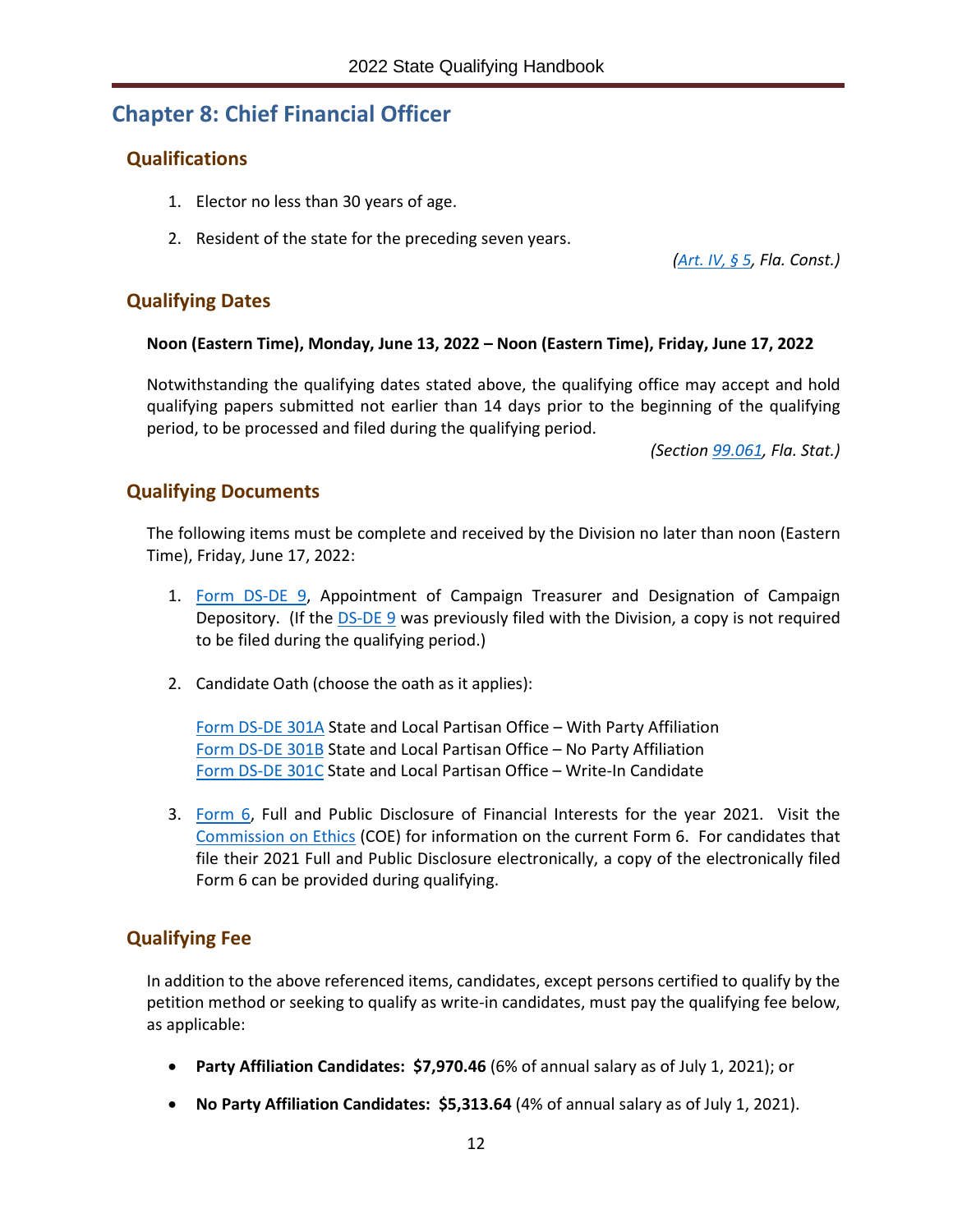## <span id="page-16-0"></span>**Chapter 9: Commissioner of Agriculture**

#### <span id="page-16-1"></span>**Qualifications**

- 1. Elector no less than 30 years of age.
- 2. Resident of the state for the preceding seven years.

*[\(Art. IV, § 5,](http://www.leg.state.fl.us/Statutes/index.cfm?Mode=Constitution&Submenu=3&Tab=statutes&CFID=147761467&CFTOKEN=721d95ca8ba9bb27-F5E234C2-E565-B2CB-B34609D8A03679D5#A4S05) Fla. Const.)*

#### <span id="page-16-2"></span>**Qualifying Dates**

#### **Noon (Eastern Time), Monday, June 13, 2022 – Noon (Eastern Time), Friday, June 17, 2022**

Notwithstanding the qualifying dates stated above, the qualifying office may accept and hold qualifying papers submitted not earlier than 14 days prior to the beginning of the qualifying period, to be processed and filed during the qualifying period.

*(Section [99.061,](http://www.leg.state.fl.us/Statutes/index.cfm?App_mode=Display_Statute&Search_String=&URL=0000-0099/0099/Sections/0099.061.html) Fla. Stat.)*

#### <span id="page-16-3"></span>**Qualifying Documents**

The following items must be complete and received by the Division no later than noon (Eastern Time), Friday, June 17, 2022:

- 1. [Form DS-DE 9,](https://dos.myflorida.com/elections/forms-publications/forms/statewide-or-multicounty-candidate-forms/) Appointment of Campaign Treasurer and Designation of Campaign Depository. (If the [DS-DE 9](https://dos.myflorida.com/elections/forms-publications/forms/statewide-or-multicounty-candidate-forms/) was previously filed with the Division, a copy is not required to be filed during the qualifying period.)
- 2. Candidate Oath (choose the oath as it applies):

[Form DS-DE 301A](file://dossdoefs1/capidoeshare/ELECREC/2022%20Handbooks/State%20Qualifying/Form%20DS-DE%20301A) State and Local Partisan Office – With Party Affiliation [Form DS-DE 301B](https://files.floridados.gov/media/704468/dsde301b-state-and-local-partisan-oath-no-pty-aff-may-2021.pdf) State and Local Partisan Office – No Party Affiliation [Form DS-DE 301C](https://files.floridados.gov/media/704469/dsde301c-state-and-local-partisan-oath-write-in-may-2021.pdf) State and Local Partisan Office – Write-In Candidate

3. [Form 6,](http://www.ethics.state.fl.us/Index.aspx) Full and Public Disclosure of Financial Interests for the year 2021. Visit the [Commission on Ethics](http://www.ethics.state.fl.us/) (COE) for information on the current Form 6. For candidates that file their 2021 Full and Public Disclosure electronically, a copy of the electronically filed Form 6 can be provided during qualifying.

#### <span id="page-16-4"></span>**Qualifying Fee**

- **Party Affiliation Candidates: \$7,970.46** (6% of annual salary as of July 1, 2021); or
- **No Party Affiliation Candidates: \$5,313.64** (4% of annual salary as of July 1, 2021).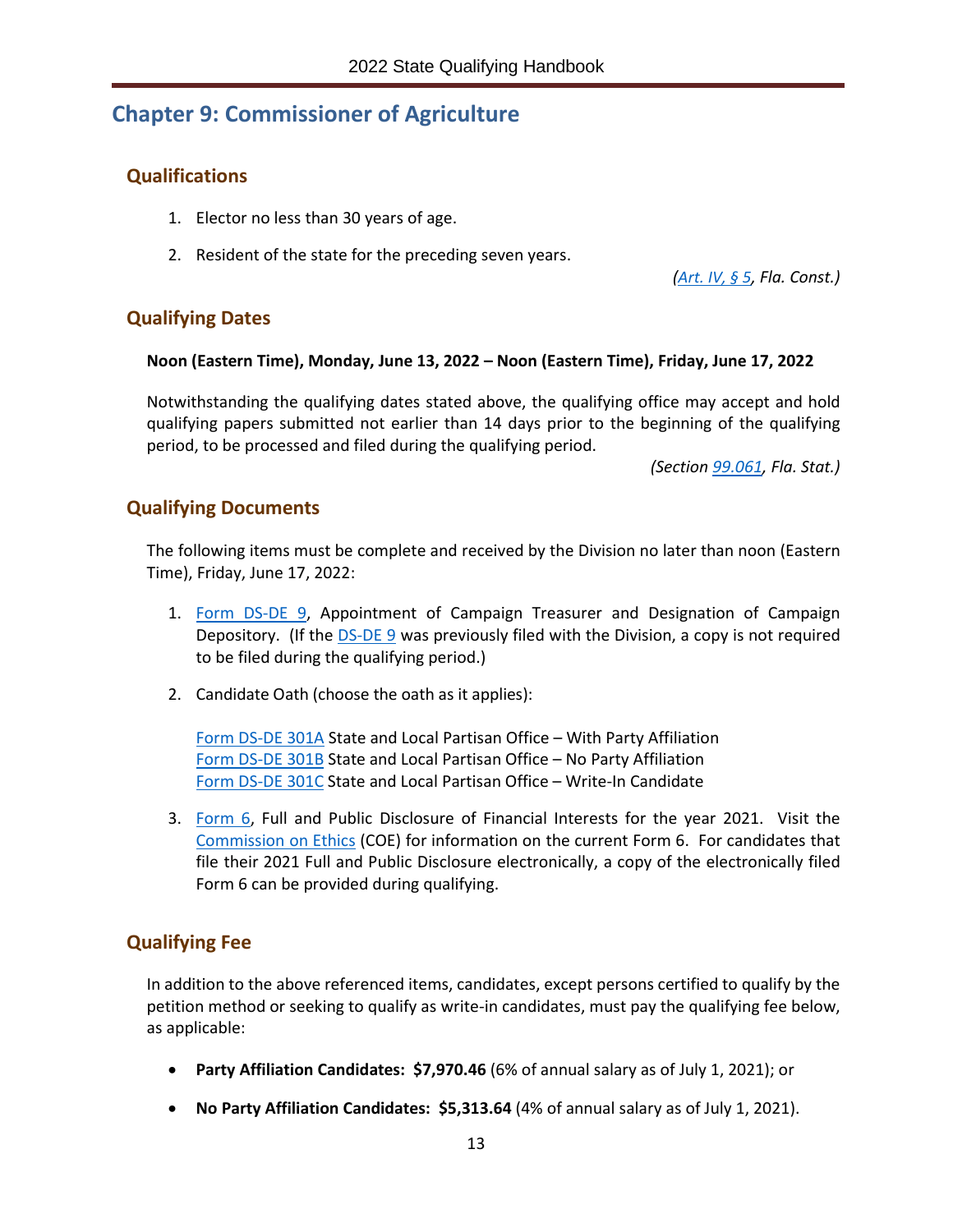## <span id="page-17-0"></span>**Chapter 10: State Attorney**

#### <span id="page-17-1"></span>**Qualifications**

- 1. Elector and resident of the judicial circuit upon taking office.
- 2. Florida Bar member for the preceding five years.
- 3. Must devote full time to the duties of the office and must not engage in private practice.

*[\(Art. V, § 17,](http://www.leg.state.fl.us/Statutes/index.cfm?Mode=Constitution&Submenu=3&Tab=statutes&CFID=13195281&CFTOKEN=ae5e12d0fe5032ed-80DC943E-0731-6B01-C7AB58BCCDC7BF98#A5S17) Fla. Const.)*

#### <span id="page-17-2"></span>**Qualifying Dates**

#### **Noon (Eastern Time), Monday, April 25, 2022 – Noon (Eastern Time), Friday, April 29, 2022**

Notwithstanding the qualifying dates stated above, the qualifying office may accept and hold qualifying papers submitted not earlier than 14 days prior to the beginning of the qualifying period, to be processed and filed during the qualifying period.

*(Section [99.061,](http://www.leg.state.fl.us/Statutes/index.cfm?App_mode=Display_Statute&Search_String=&URL=0000-0099/0099/Sections/0099.061.html) Fla. Stat.)*

#### <span id="page-17-3"></span>**Qualifying Documents**

The following items must be complete and received by the Division no later than noon (Eastern Time), Friday, April 29, 2022:

- 1. [Form DS-DE 9,](https://dos.myflorida.com/elections/forms-publications/forms/statewide-or-multicounty-candidate-forms/) Appointment of Campaign Treasurer and Designation of Campaign Depository. (If the [DS-DE 9](https://dos.myflorida.com/elections/forms-publications/forms/statewide-or-multicounty-candidate-forms/) was previously filed with the Division, a copy is not required to be filed during the qualifying period.)
- 2. Candidate Oath (choose the oath as it applies):

[Form DS-DE 301A](file://dossdoefs1/capidoeshare/ELECREC/2022%20Handbooks/State%20Qualifying/Form%20DS-DE%20301A) State and Local Partisan Office – With Party Affiliation [Form DS-DE 301B](https://files.floridados.gov/media/704468/dsde301b-state-and-local-partisan-oath-no-pty-aff-may-2021.pdf) State and Local Partisan Office – No Party Affiliation [Form DS-DE 301C](https://files.floridados.gov/media/704469/dsde301c-state-and-local-partisan-oath-write-in-may-2021.pdf) State and Local Partisan Office – Write-In Candidate

3. [Form 6,](http://www.ethics.state.fl.us/Index.aspx) Full and Public Disclosure of Financial Interests for the year 2021. Visit the [Commission on Ethics](http://www.ethics.state.fl.us/) (COE) for information on the current Form 6. For candidates that file their 2021 Full and Public Disclosure electronically, a copy of the electronically filed Form 6 can be provided during qualifying.

#### <span id="page-17-4"></span>**Qualifying Fee**

- **Party Affiliation Candidates: \$11,526.30** (6% of annual salary as of July 1, 2021); or
- **No Party Affiliation Candidates: \$7,684.20** (4% of annual salary as of July 1, 2021).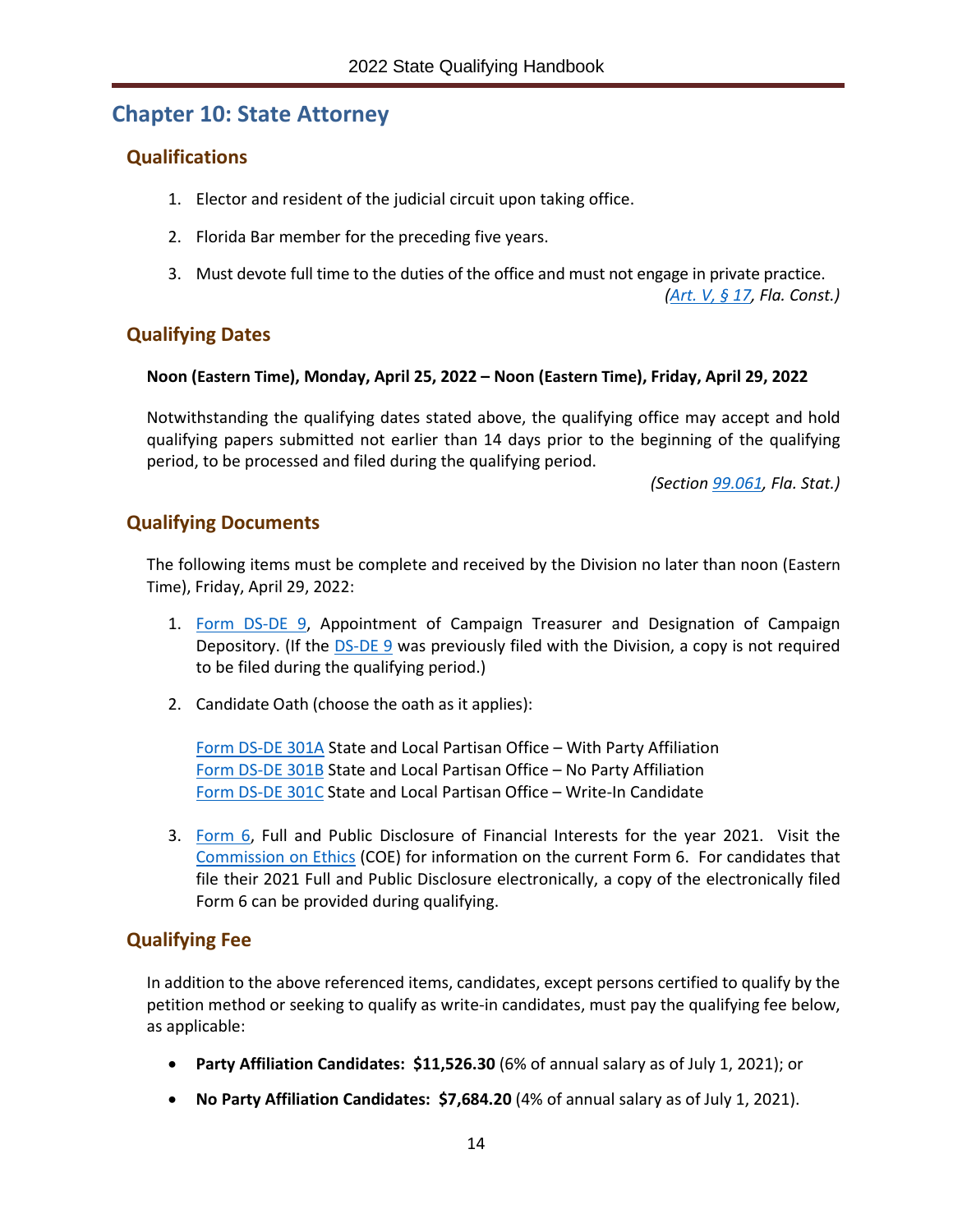## <span id="page-18-0"></span>**Chapter 11: Public Defender**

#### <span id="page-18-1"></span>**Qualifications**

- 1. Elector and resident of the judicial circuit upon taking office.
- 2. Florida Bar member for the preceding five years.

*[\(Art. V, § 18,](http://www.leg.state.fl.us/Statutes/index.cfm?Mode=Constitution&Submenu=3&Tab=statutes&CFID=13195281&CFTOKEN=ae5e12d0fe5032ed-80DC943E-0731-6B01-C7AB58BCCDC7BF98#A5S18) Fla. Const.)*

#### <span id="page-18-2"></span>**Qualifying Dates**

#### **Noon (Eastern Time), Monday, April 25, 2022 – Noon (Eastern Time), Friday, April 29, 2022**

Notwithstanding the qualifying dates stated above, the qualifying office may accept and hold qualifying papers submitted not earlier than 14 days prior to the beginning of the qualifying period, to be processed and filed during the qualifying period.

*(Section [99.061,](http://www.leg.state.fl.us/Statutes/index.cfm?App_mode=Display_Statute&Search_String=&URL=0000-0099/0099/Sections/0099.061.html) Fla. Stat.)*

#### <span id="page-18-3"></span>**Qualifying Documents**

The following items must be complete and received by the Division no later than noon (Eastern Time), Friday, April 29, 2022:

- 1. [Form DS-DE 9,](https://dos.myflorida.com/elections/forms-publications/forms/statewide-or-multicounty-candidate-forms/) Appointment of Campaign Treasurer and Designation of Campaign Depository. (If the [DS-DE 9](https://dos.myflorida.com/elections/forms-publications/forms/statewide-or-multicounty-candidate-forms/) was previously filed with the Division, a copy is not required to be filed during the qualifying period.)
- 2. Candidate Oath (choose the oath as it applies):

[Form DS-DE 301A](file://dossdoefs1/capidoeshare/ELECREC/2022%20Handbooks/State%20Qualifying/Form%20DS-DE%20301A) State and Local Partisan Office – With Party Affiliation [Form DS-DE 301B](https://files.floridados.gov/media/704468/dsde301b-state-and-local-partisan-oath-no-pty-aff-may-2021.pdf) State and Local Partisan Office – No Party Affiliation [Form DS-DE 301C](https://files.floridados.gov/media/704469/dsde301c-state-and-local-partisan-oath-write-in-may-2021.pdf) State and Local Partisan Office – Write-In Candidate

3. [Form 6,](http://www.ethics.state.fl.us/Index.aspx) Full and Public Disclosure of Financial Interests for the year 2021. Visit the [Commission on Ethics](http://www.ethics.state.fl.us/) (COE) for information on the current Form 6. For candidates that file their 2021 Full and Public Disclosure electronically, a copy of the electronically filed Form 6 can be provided during qualifying.

#### <span id="page-18-4"></span>**Qualifying Fee**

- **Party Affiliation Candidates: \$11,526.30** (6% of annual salary as of July 1, 2021); or
- **No Party Affiliation Candidates: \$7,684.20** (4% of annual salary as of July 1, 2021).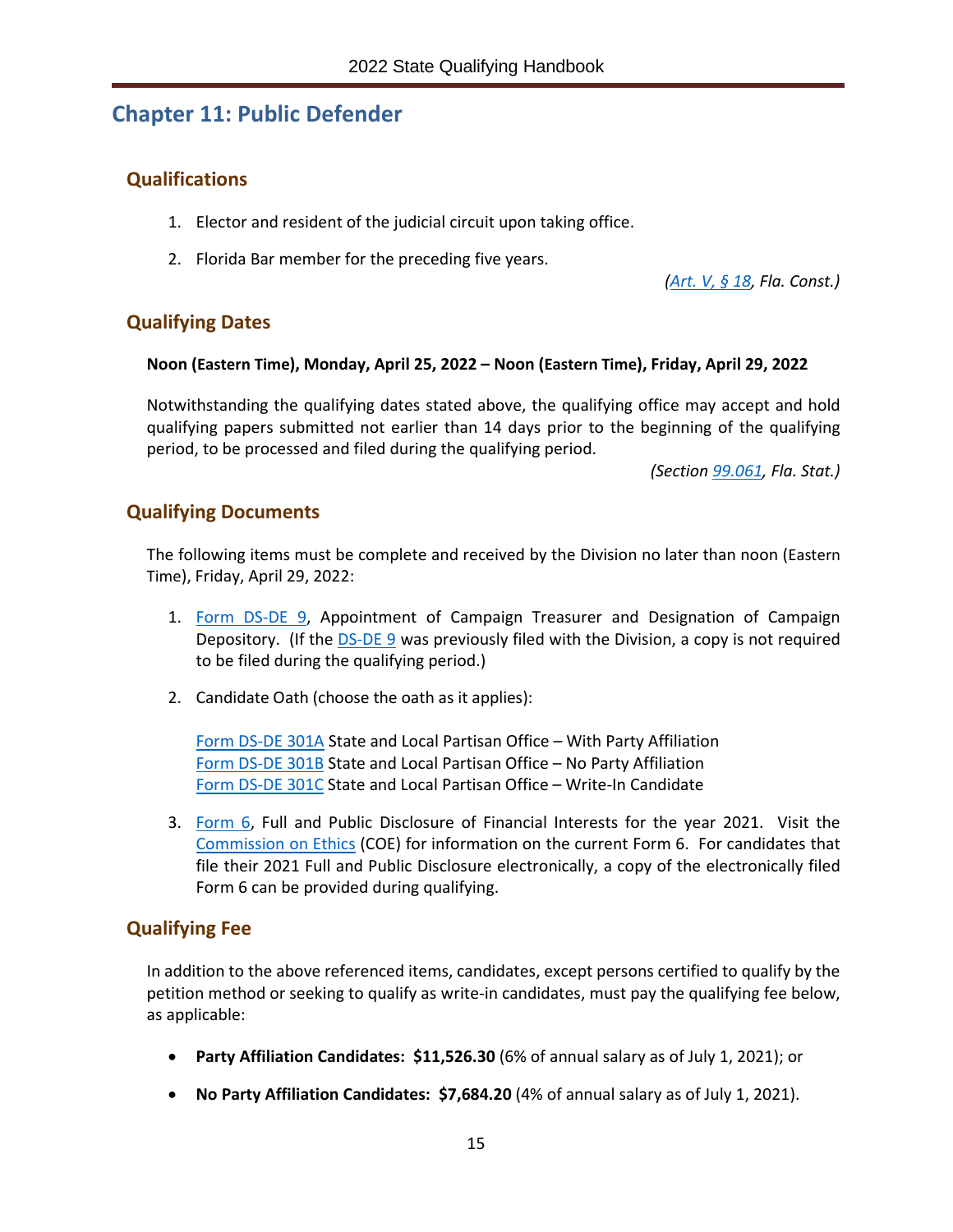## <span id="page-19-0"></span>**Chapter 12: State Senator and State Representative**

#### <span id="page-19-1"></span>**Qualifications**

- 1. Elector and resident of the district upon taking office.
- 2. Must be at least twenty-one years of age.
- 3. Must be a resident of Florida for at least two years prior to election.

*[\(Art. III, § 15,](http://www.leg.state.fl.us/Statutes/index.cfm?Mode=Constitution&Submenu=3&Tab=statutes&CFID=13195281&CFTOKEN=ae5e12d0fe5032ed-80DC943E-0731-6B01-C7AB58BCCDC7BF98#A3S15) Fla. Const.)*

#### <span id="page-19-2"></span>**Qualifying Dates**

#### **Noon (Eastern Time), Monday, June 13, 2022 – Noon (Eastern Time), Friday, June 17, 2022**

Notwithstanding the qualifying dates stated above, the qualifying office may accept and hold qualifying papers submitted not earlier than 14 days prior to the beginning of the qualifying period, to be processed and filed during the qualifying period.

*(Section [99.061,](http://www.leg.state.fl.us/Statutes/index.cfm?App_mode=Display_Statute&Search_String=&URL=0000-0099/0099/Sections/0099.061.html) Fla. Stat.)*

#### <span id="page-19-3"></span>**Qualifying Documents**

The following items must be complete and received by the Division no later than noon (Eastern Time), Friday, June 17, 2022:

- 1. [Form DS-DE 9,](https://dos.myflorida.com/elections/forms-publications/forms/statewide-or-multicounty-candidate-forms/) Appointment of Campaign Treasurer and Designation of Campaign Depository. (If the **DS-DE 9** was previously filed with the Division, a copy is not required to be filed during the qualifying period.)
- 2. Candidate Oath (choose the oath as it applies):

[Form DS-DE 301A](file://dossdoefs1/capidoeshare/ELECREC/2022%20Handbooks/State%20Qualifying/Form%20DS-DE%20301A) State and Local Partisan Office – With Party Affiliation [Form DS-DE 301B](https://files.floridados.gov/media/704468/dsde301b-state-and-local-partisan-oath-no-pty-aff-may-2021.pdf) State and Local Partisan Office – No Party Affiliation [Form DS-DE 301C](https://files.floridados.gov/media/704469/dsde301c-state-and-local-partisan-oath-write-in-may-2021.pdf) State and Local Partisan Office – Write-In Candidate

3. [Form 6,](http://www.ethics.state.fl.us/Index.aspx) Full and Public Disclosure of Financial Interests for the year 2021. Visit the [Commission on Ethics](http://www.ethics.state.fl.us/) (COE) for information on the current Form 6. For candidates that file their 2021 Full and Public Disclosure electronically, a copy of the electronically filed Form 6 can be provided during qualifying.

#### <span id="page-19-4"></span>**Qualifying Fee**

- **Party Affiliation Candidates: \$1,781.82** (6% of annual salary as of July 1, 2021); or
- **No Party Affiliation Candidates: \$1,187.88** (4% of annual salary as of July 1, 2021).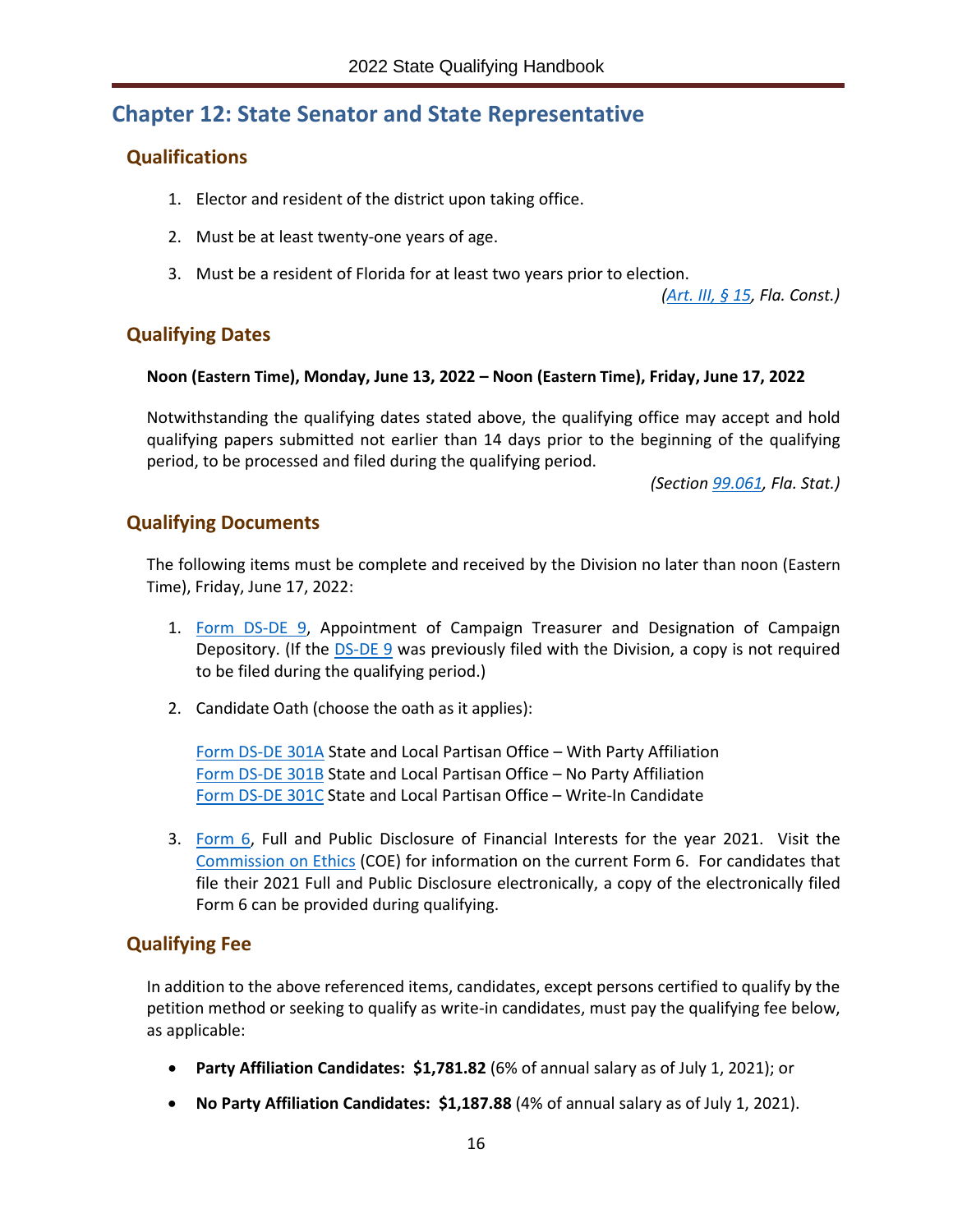## <span id="page-20-0"></span>**Chapter 13: Justice of the Supreme Court and Judge of District Court of Appeal**

#### <span id="page-20-1"></span>**Qualifications**

- 1. Elector and resident of the territorial jurisdiction of the court upon taking office.
- 2. Florida Bar member for the preceding ten years.
- 3. No justice or judge shall serve after reaching seventy-five years of age except upon temporary assignment or to complete a term, one-half of which has been served.

*[\(Art. V, § 8,](http://www.leg.state.fl.us/Statutes/index.cfm?Mode=Constitution&Submenu=3&Tab=statutes&CFID=13195281&CFTOKEN=ae5e12d0fe5032ed-80DC943E-0731-6B01-C7AB58BCCDC7BF98#A5S08) Fla. Const.)*

#### <span id="page-20-2"></span>**Qualifying Dates**

#### **Noon (Eastern Time), Monday, April 25, 2022 – Noon (Eastern Time), Friday, April 29, 2022**

Notwithstanding the qualifying dates stated above, the qualifying office may accept and hold qualifying papers submitted not earlier than 14 days prior to the beginning of the qualifying period, to be processed and filed during the qualifying period.

*(Section [105.031,](http://www.leg.state.fl.us/Statutes/index.cfm?App_mode=Display_Statute&Search_String=&URL=0100-0199/0105/Sections/0105.031.html) Fla. Stat.)*

#### <span id="page-20-3"></span>**Qualifying Documents**

The following items must be complete and received by the Division no later than noon (Eastern Time), Friday, April 29, 2022:

- 1. [Form DS-DE 9,](https://dos.myflorida.com/elections/forms-publications/forms/judicial-candidate-forms/) Appointment of Campaign Treasurer and Designation of Campaign Depository. Even if a candidate does not anticipate collecting or expending funds in connection with the campaign, this form is still required to be filed; however, the campaign account does not have to be physically opened.
- 2. [Form DS-DE 303JU](https://dos.myflorida.com/elections/forms-publications/forms/judicial-candidate-forms/) Candidate Oath Judicial Office
- 3. [Form 6,](http://www.ethics.state.fl.us/Index.aspx) Full and Public Disclosure of Financial Interests for the year 2021. Visit the [Commission on Ethics](http://www.ethics.state.fl.us/) (COE) for information on the current Form 6. For candidates that file their 2021 Full and Public Disclosure electronically, a copy of the electronically filed Form 6 can be provided during qualifying.
- 4. [Form DS-DE 96,](https://dos.myflorida.com/elections/forms-publications/forms/judicial-candidate-forms/) Affidavit of Intention, must be filed at the time of qualifying if the candidates does not anticipate receiving any contributions or making any expenditures in connection with the campaign.

*(Sections [105.031](http://www.leg.state.fl.us/Statutes/index.cfm?App_mode=Display_Statute&Search_String=&URL=0100-0199/0105/Sections/0105.031.html) and [105.08,](http://www.leg.state.fl.us/Statutes/index.cfm?App_mode=Display_Statute&Search_String=&URL=0100-0199/0105/Sections/0105.08.html) Fla. Stat.)*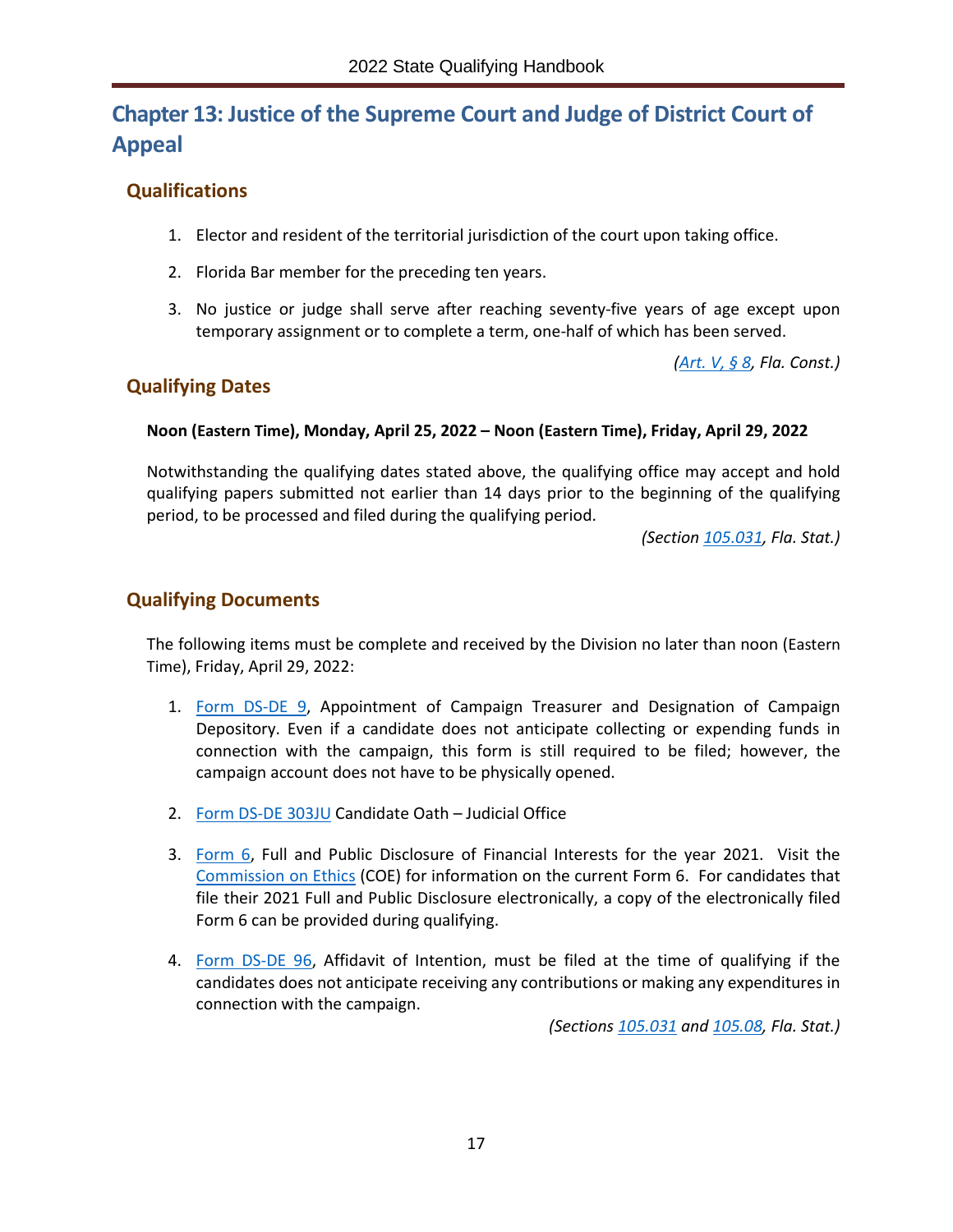#### <span id="page-21-0"></span>**Special Requirements**

If [Form DS-DE 96,](https://dos.myflorida.com/elections/forms-publications/forms/judicial-candidate-forms/) Affidavit of Intention, is filed at the time of qualifying, the candidate is exempt from filing campaign treasurer's reports. If contributions or expenditures are received after filing the above sworn statement, a statement to that effect must be filed, a campaign account opened at the depository previously designated, and campaign treasurer's reports filed. [Form DS-DE 97,](https://dos.myflorida.com/elections/forms-publications/forms/judicial-candidate-forms/) Affidavit of Compliance, must still be filed as a final report within 90 days following the general election.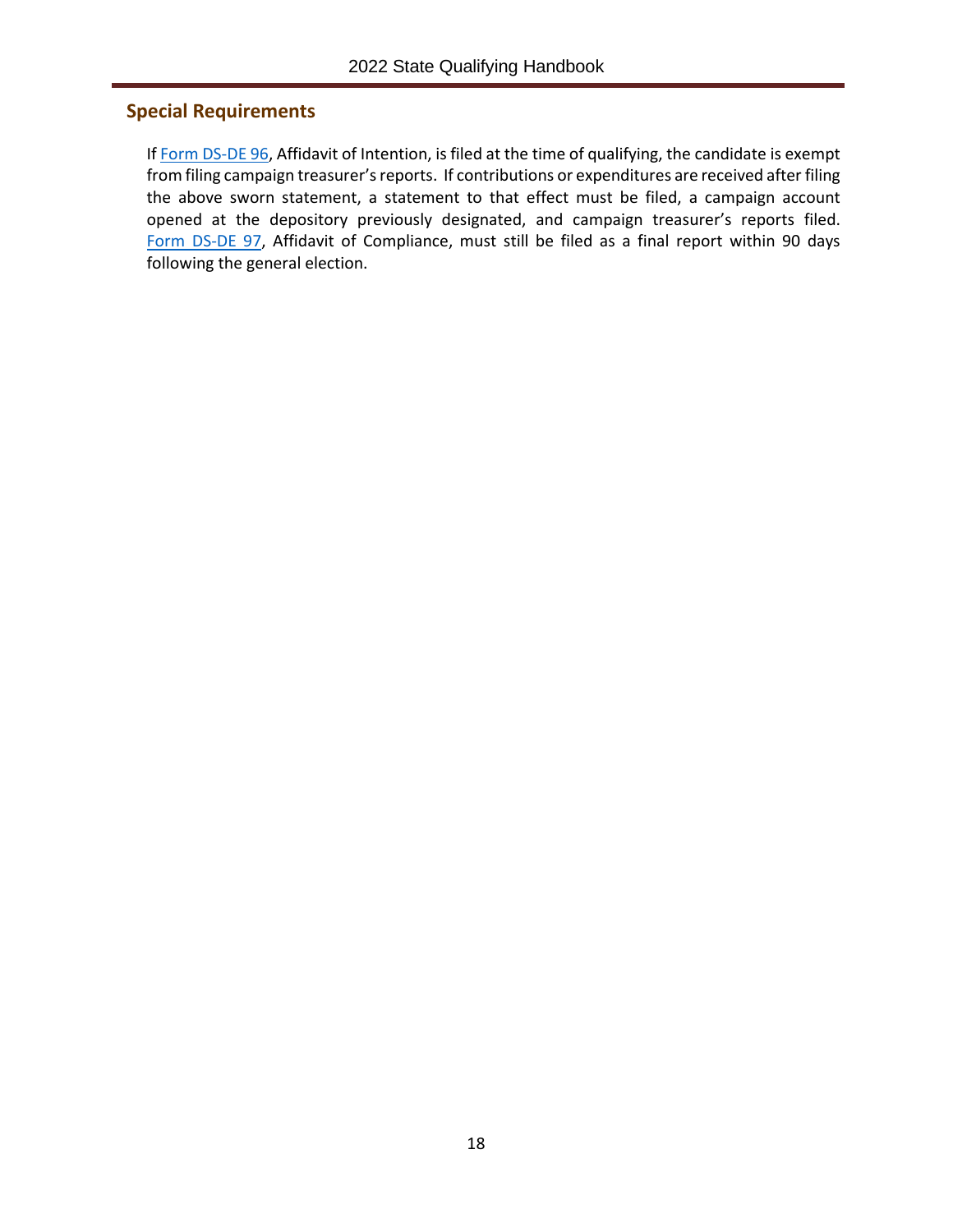## <span id="page-22-0"></span>**Chapter 14: Circuit Judge**

#### <span id="page-22-1"></span>**Qualifications**

- 1. Elector and resident of the judicial circuit upon taking office.
- 2. Florida Bar member for the preceding five years.

**Note:** No judge shall serve after reaching seventy-five years of age except upon temporary assignment or to complete a term, one-half of which has been served.

*[\(Art. V, § 8,](http://www.leg.state.fl.us/Statutes/index.cfm?Mode=Constitution&Submenu=3&Tab=statutes&CFID=13195281&CFTOKEN=ae5e12d0fe5032ed-80DC943E-0731-6B01-C7AB58BCCDC7BF98#A5S08) Fla. Const.)*

#### <span id="page-22-2"></span>**Qualifying Dates**

#### **Noon (Eastern Time), Monday, April 25, 2022 – Noon (Eastern Time), Friday, April 29, 2022**

Notwithstanding the qualifying dates stated above, the qualifying office may accept and hold qualifying papers submitted not earlier than 14 days prior to the beginning of the qualifying period, to be processed and filed during the qualifying period.

*(Section [105.031,](http://www.leg.state.fl.us/Statutes/index.cfm?App_mode=Display_Statute&Search_String=&URL=0100-0199/0105/Sections/0105.031.html) Fla. Stat.)*

#### <span id="page-22-3"></span>**Qualifying Documents**

The following items must be complete and received by the Division no later than noon (Eastern Time), Friday, April 29, 2022:

- 1. [Form DS-DE 9,](https://dos.myflorida.com/elections/forms-publications/forms/judicial-candidate-forms/) Appointment of Campaign Treasurer and Designation of Campaign Depository. (If the **DS-DE 9** was previously filed with the Division, a copy is not required to be filed during the qualifying period.)
- 2. [Form DS-DE 303JU](https://dos.myflorida.com/elections/forms-publications/forms/judicial-candidate-forms/) Candidate Oath Judicial Office
- 3. [Form 6,](http://www.ethics.state.fl.us/Index.aspx) Full and Public Disclosure of Financial Interests for the year 2021. Visit the [Commission on Ethics](http://www.ethics.state.fl.us/) (COE) for information on the current Form 6. For candidates that file their 2021 Full and Public Disclosure electronically, a copy of the electronically filed Form 6 can be provided during qualifying.

#### <span id="page-22-4"></span>**Qualifying Fee**

In addition to the above referenced items, all candidates, except persons certified to qualify by the petition method or seeking to qualify as write-in candidates, must pay a qualifying fee in the amount of **\$6,620.36**. (4% of the annual salary as of July 1, 2021).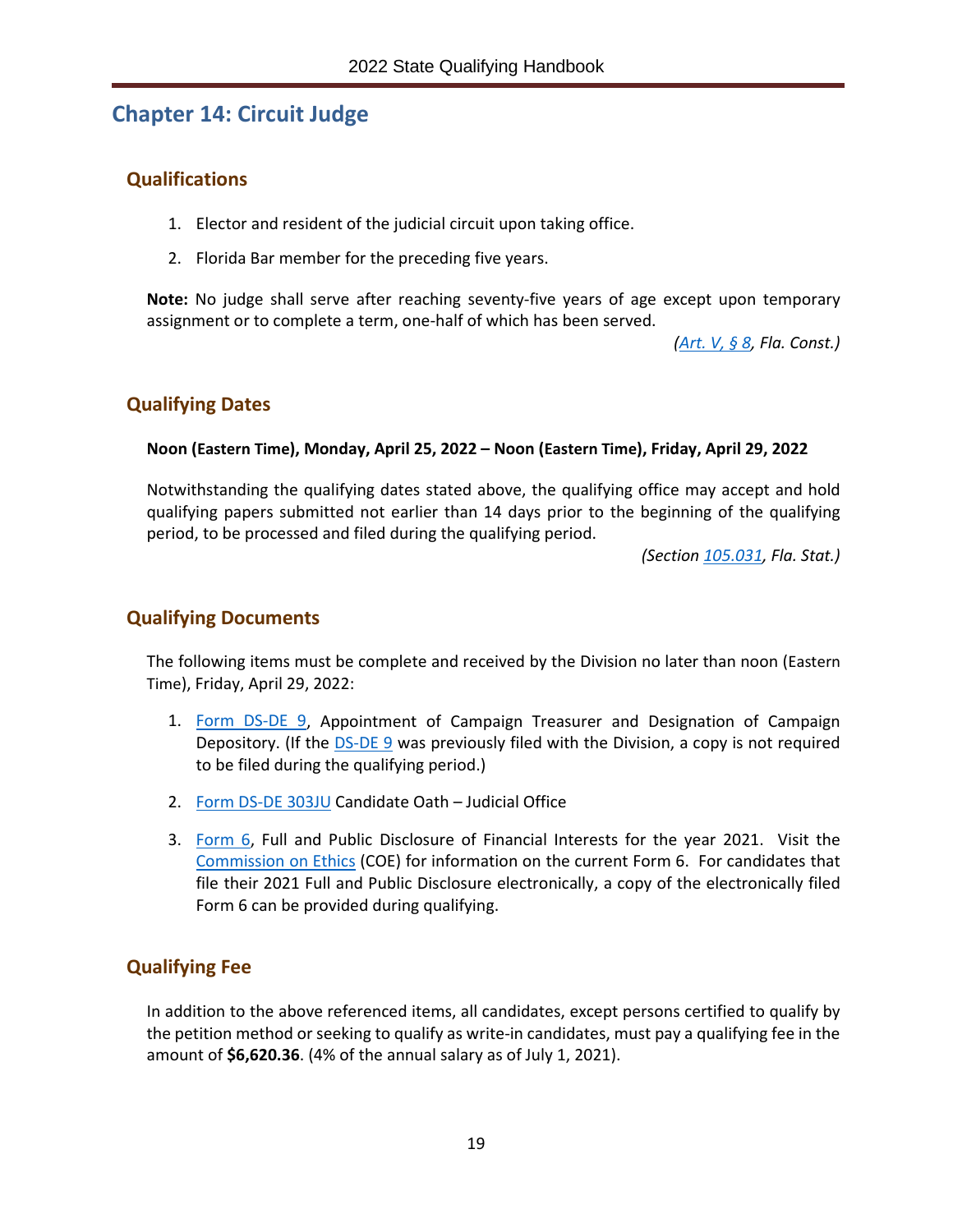## <span id="page-23-0"></span>**Chapter 15: Multi-County Special District**

#### <span id="page-23-1"></span>**Qualifying Dates**

**Noon (Eastern Time), Monday, June 13, 2022 – Noon (Eastern Time), Friday, June 17, 2022**

Notwithstanding the qualifying dates stated above, the qualifying office may accept and hold qualifying papers submitted not earlier than 14 days prior to the beginning of the qualifying period, to be processed and filed during the qualifying period.

*(Section [99.061,](http://www.leg.state.fl.us/Statutes/index.cfm?App_mode=Display_Statute&Search_String=&URL=0000-0099/0099/Sections/0099.061.html) Fla. Stat.)*

#### <span id="page-23-2"></span>**Qualifying Documents**

The following items must be complete and received by the Division no later than noon (Eastern Time), Friday, June 17, 2022:

- 1. [Form DS-DE 302NP](https://dos.myflorida.com/elections/forms-publications/forms/statewide-or-multicounty-candidate-forms/) Candidate Oath Nonpartisan Office
- 2. [Form 1,](http://www.ethics.state.fl.us/Index.aspx) Statement of Financial Interests for the year 2021. A public officer who has filed a financial disclosure statement for 2021 with the Commission on Ethics or the Supervisor of Elections prior to qualifying for office may file a copy of that statement at the time of qualifying.

#### <span id="page-23-3"></span>**Qualifying Fee**

In addition to the above referenced items, allspecial district candidates, except persons certified to qualify by the petition method or seeking to qualify as write-in candidates, must pay the qualifying fee below:

• Special District: **\$25.00**

The qualifying fee for a special district candidate is not required to be drawn upon the candidate's campaign account.

**Note:** A special district candidate who does not collect contributions and whose only expense is the filing fee or signature verification fee is not required to file [Form DS-DE 9,](https://dos.myflorida.com/elections/forms-publications/forms/statewide-or-multicounty-candidate-forms/) Appointment of Campaign Treasurer and Designation of Campaign Depository. However, a special district candidate who intends to accept campaign contributions and make campaign expenditures, or who begins raising or expending campaign funds, must file [a Form DS-DE](https://dos.myflorida.com/elections/forms-publications/forms/statewide-or-multicounty-candidate-forms/) 9.

*(Section* [99.061\(3\)](http://www.leg.state.fl.us/Statutes/index.cfm?App_mode=Display_Statute&Search_String=&URL=0000-0099/0099/Sections/0099.061.html)*, Fla. Stat.)*